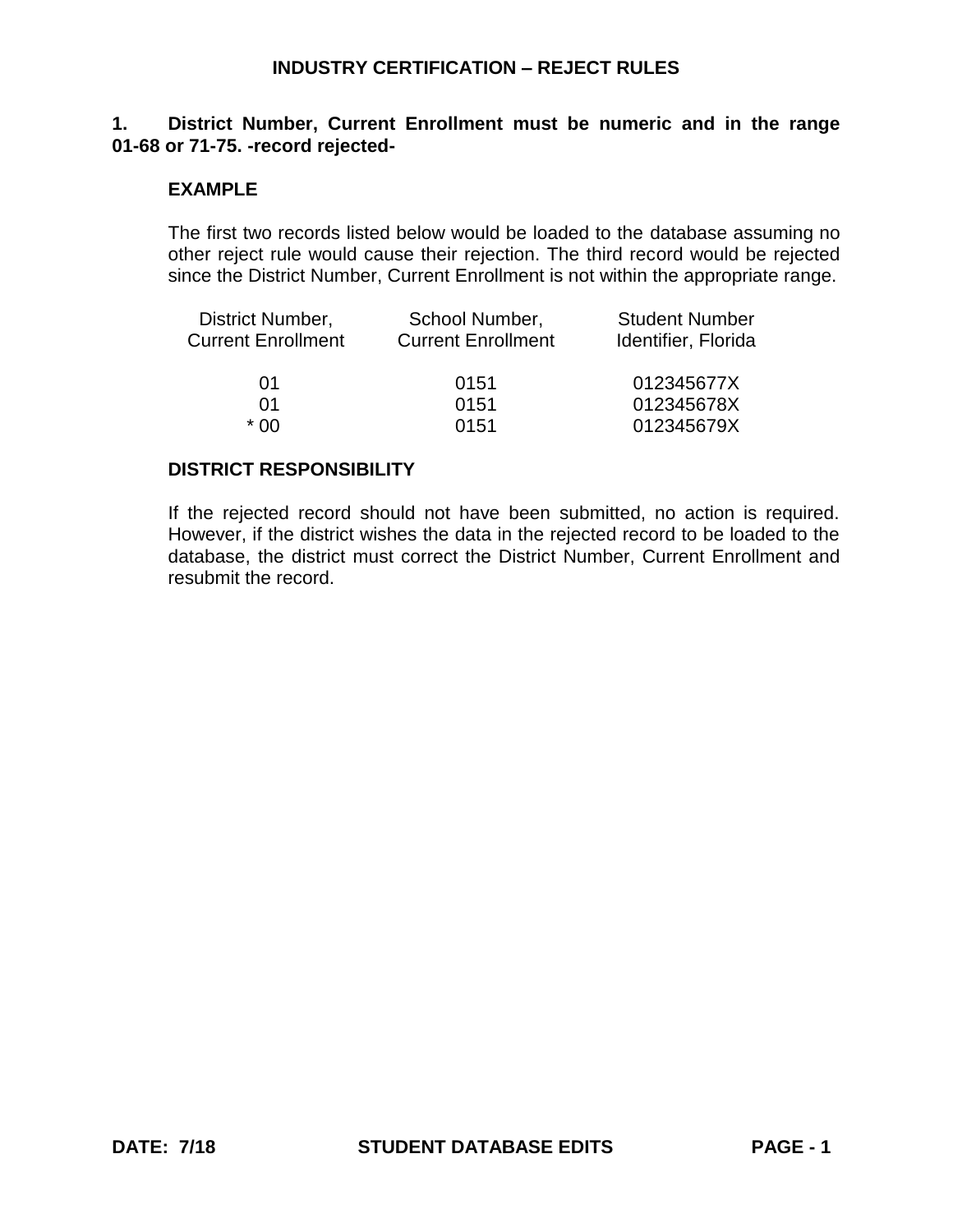### **2. School Number, Current Enrollment must be numeric in the range 0001 to 9899, excluding 9001, or it must be N998 or N999. -record rejected-**

## **EXAMPLE**

The first two records listed below would be loaded to the database assuming no other reject rule would cause the records to be rejected. The last two records would be rejected. The first of these would be rejected because the School Number, Current Enrollment is not in the appropriate numerical range. The second of these two records would be rejected because the School Number, Current Enrollment is not numeric.

| District Number,          | School Number,            | <b>Student Number</b> |
|---------------------------|---------------------------|-----------------------|
| <b>Current Enrollment</b> | <b>Current Enrollment</b> | Identifier, Florida   |
|                           |                           |                       |
| $\Omega$ 1                | 0151                      | 012345676X            |
| 01                        | 0151                      | 012345677X            |
| * 01                      | 9999                      | 012345678X            |
| * በ1                      | C <sub>901</sub>          | 012346579X            |
|                           |                           |                       |

#### **DISTRICT RESPONSIBILITY**

If the rejected records should not have been submitted, no action is required. However, if the district wishes the data in the rejected records to be loaded to the database, the district must correct the School Number, Current Enrollment and resubmit the records.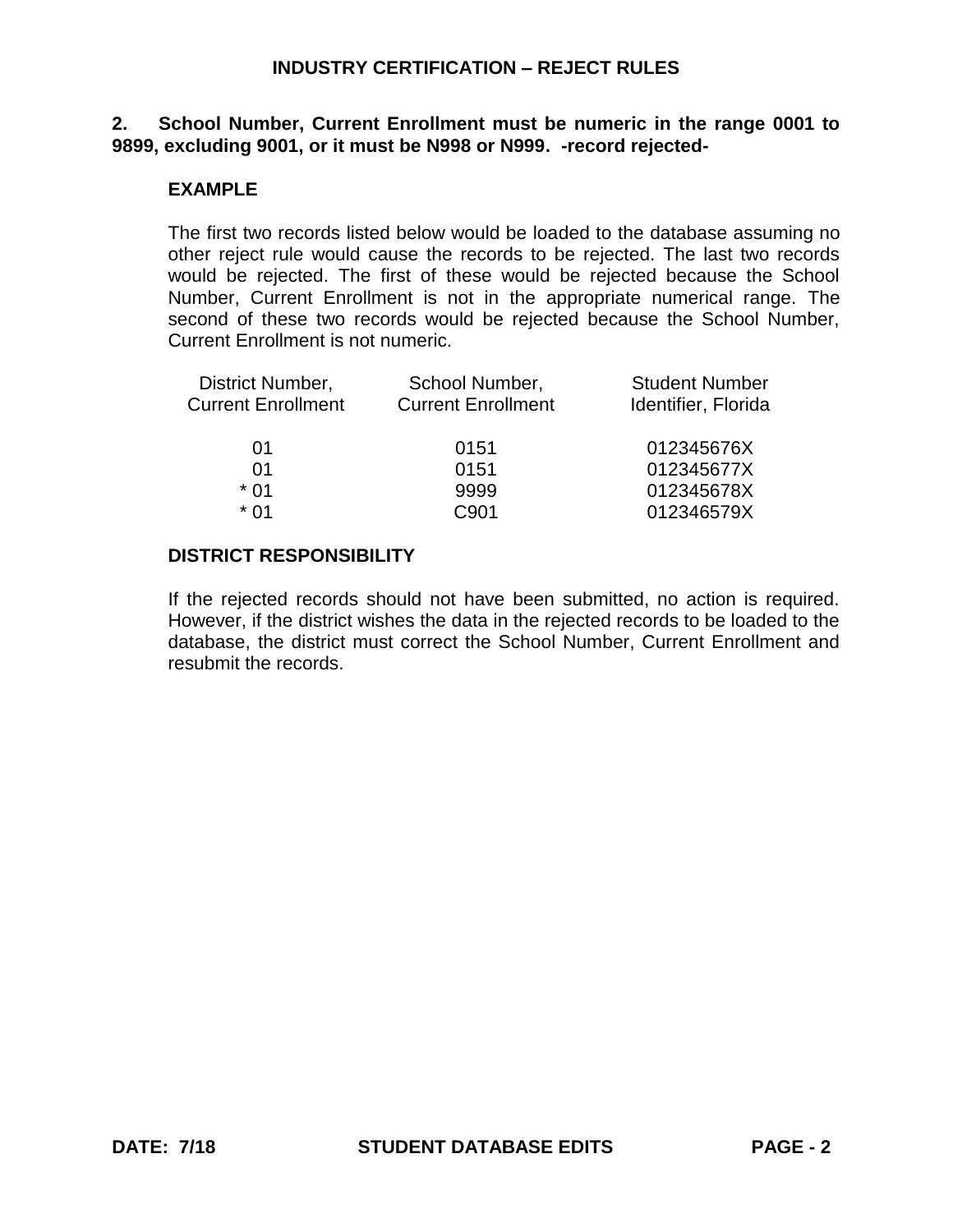**3. The first nine positions of Student Number Identifier, Florida must be numeric. The tenth position of Student Number Identifier, Florida must either be an "X" or numeric. If the tenth position of Student Number Identifier, Florida is numeric, the first two digits must be a valid district number in the range 01-68, 71- 75 or 78-79. If the tenth position of the Student Number Identifier, Florida is an "X", the first three positions may not all be zeroes. -record rejected-**

**Note: For more information on Student Number Identifier, Florida refer to DOE Information Database Requirements: Volume I -- Automated Student Information System Manual.**

## **EXAMPLE**

The first two records listed below would be loaded to the database assuming no other reject rule would cause their rejection. The third record would be rejected because when the social security number is used as the Student Number Identifier, Florida, the tenth position must be an "X". The fourth record would be rejected because the Student Number Identifier, Florida contains blanks. The fifth record would be rejected because the first two digits are not a valid district number. The sixth record would be rejected because the tenth position contains an "X", and the first three positions are all zeroes.

| District Number,<br><b>Current Enrollment</b> | School Number,<br><b>Current Enrollment</b> | <b>Student Number</b><br>Identifier, Florida |
|-----------------------------------------------|---------------------------------------------|----------------------------------------------|
| 01                                            | 0151                                        | 1234567891                                   |
| 01                                            | 0151                                        | 123456789X                                   |
| $*01$                                         | 0151                                        | 123456789C                                   |
| $*01$                                         | 0151                                        | 123456789                                    |
| $*01$                                         | 0151                                        | 0023456791                                   |
| $*01$                                         | 0151                                        | 000123456X                                   |
|                                               |                                             |                                              |

## **DISTRICT RESPONSIBILITY**

If the rejected records should not have been submitted, no action is required. However, if the district wishes the data in the rejected records to be loaded to the database, the district must correct the Student Number Identifier, Florida and resubmit the records.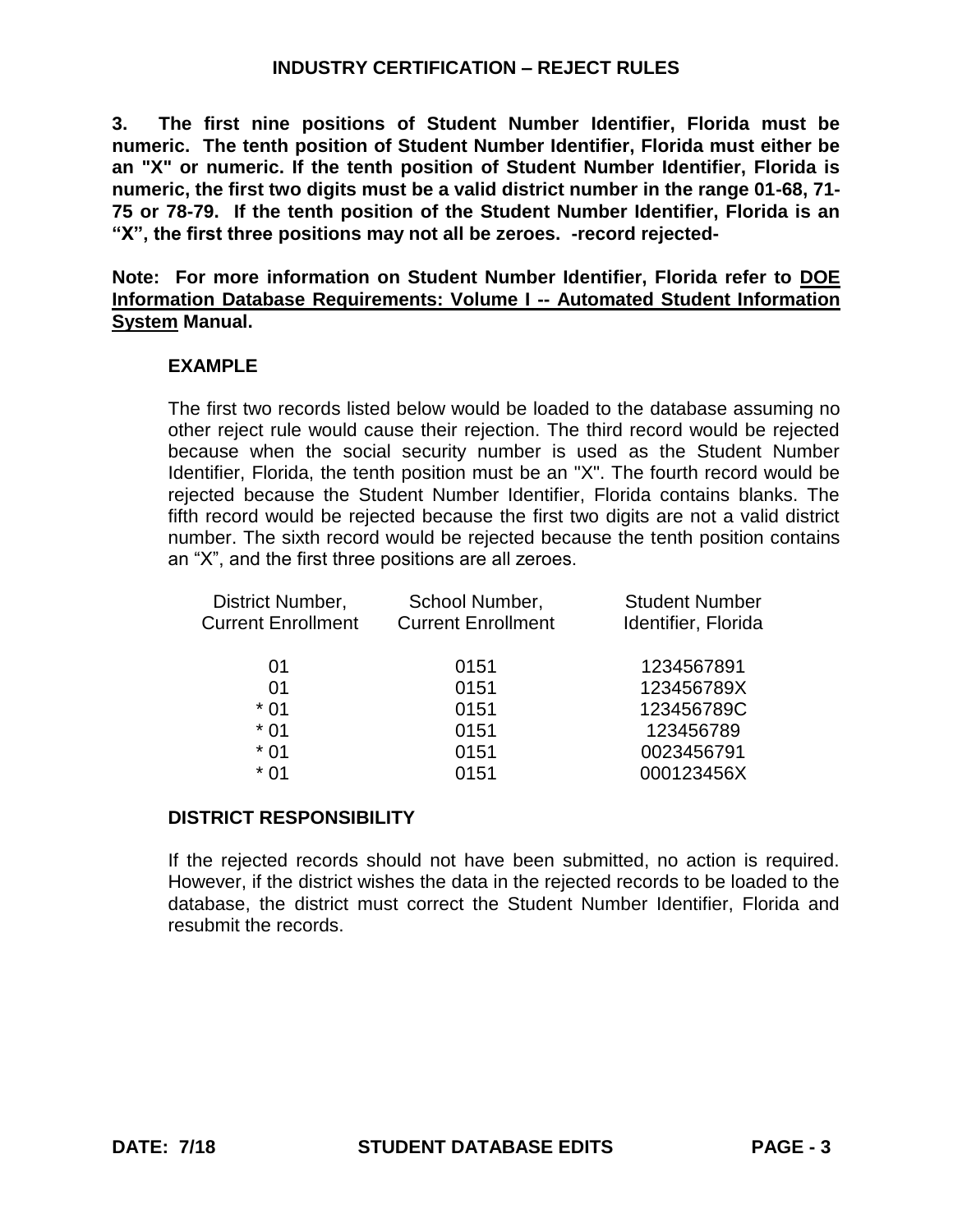### **4. Survey Period Code must be 5 and must be correct for the submission specified by the district. -record rejected-**

## **EXAMPLE**

If the Survey Period Code as specified in the transmission JCL or in the statements for tape transmission was identified as Survey Period Code "5" and records were coded with Survey Period Code "3", all updates, adds, or deletes with this inconsistency would be rejected.

#### **DISTRICT RESPONSIBILITY**

The District must correct the Survey Period Code either on the transmission JCL or on the records and resubmit the records.

### **5. School Year – Record Submission must be correct for the submission specified by the district. -record rejected-**

### **EXAMPLE**

The School Year - Record Submission as specified in the transmission JCL or in statements for tape transmission is identified as the valid year for data submission. However, records on the transmission have the previous School Year coded. All updates, adds or deletes with this inconsistency would be rejected.

### **DISTRICT RESPONSIBILITY**

Correct the School Year - Record Submission either on the records coming in or the transmission JCL and resubmit all records.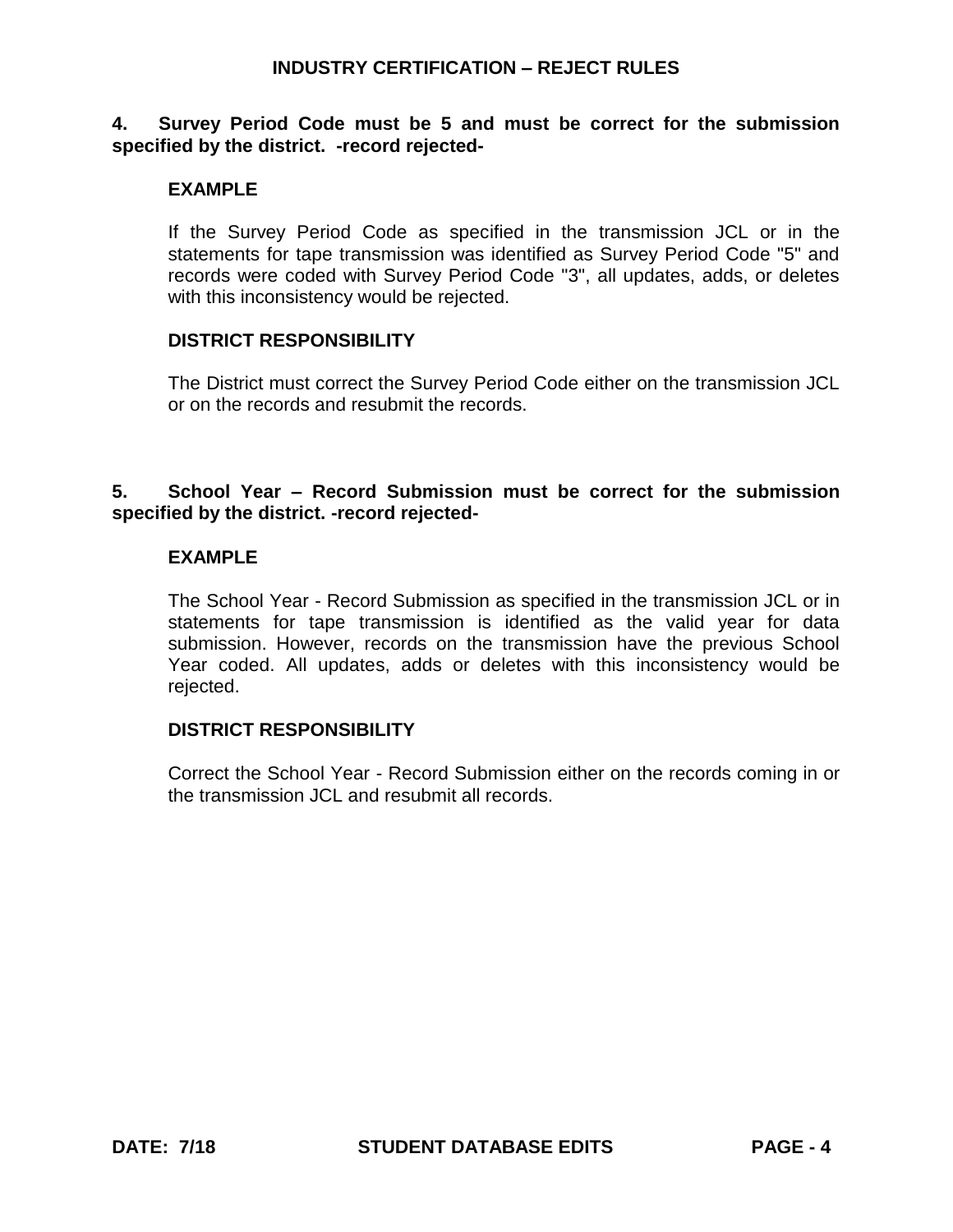**6. District Number, Current Instruction/Service must be numeric in the range 01-68 or 71-75 and must be correct for the district submitting the data. -record rejected-**

## **EXAMPLE**

If district 01 is submitting records, District Number, Current Instruction/Service must be 01 for all records. In the records listed below, the first two records would be loaded to the database assuming no other reject rule would cause their rejection. The third record would be rejected since the District Number, Current Instruction/Service is 02 rather than 01 (the number of the district submitting the record).

| School Number,<br><b>Current Enrollment</b> | <b>Student Number</b><br>Identifier, Florida |
|---------------------------------------------|----------------------------------------------|
| 0151                                        | 012345677X                                   |
| 0151                                        | 012345678X                                   |
| 0151                                        | 012345679X                                   |
|                                             |                                              |

## **DISTRICT RESPONSIBILITY**

If the rejected record should not have been submitted, no action is required. However, if the district wishes the data in the rejected record to be loaded to the database, the district must correct the District Number, Current Instruction/Service and resubmit the record.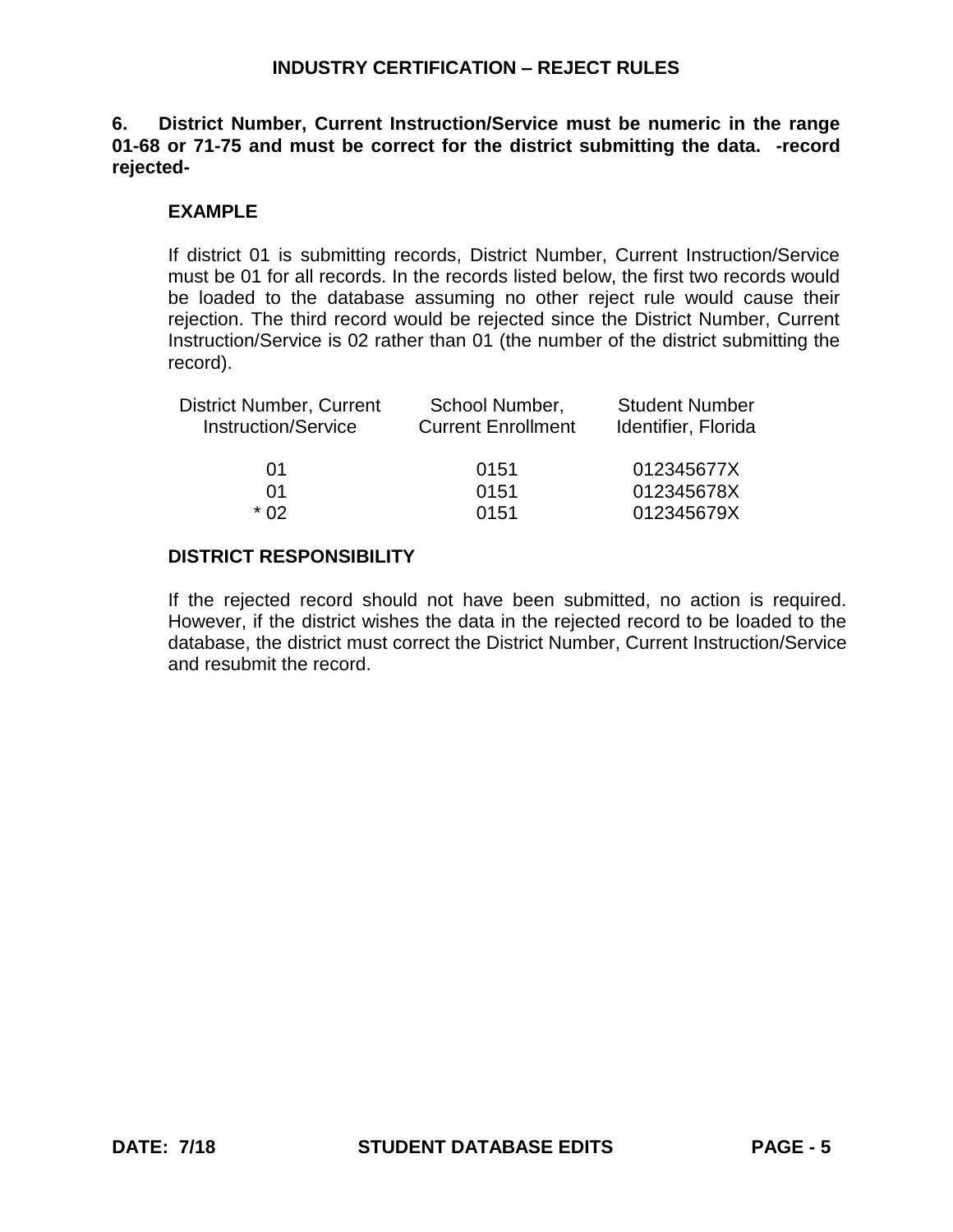**7. The School Number, Current Instruction/Service must be numeric in the range 0001-9899, excluding 9001, or it must be C901-C928, U970-U981, or P001- P999. -record rejected-**

## **EXAMPLE**

The records listed below would be rejected. The first record would be rejected because the School Number, Current Instruction/Service is not within the valid range of numbers. The second record would be rejected because the School Number, Current Instruction/Service contains two blanks.

|                       | District Number,     | School Number,              |
|-----------------------|----------------------|-----------------------------|
| <b>Student Number</b> | Current Instruction/ | <b>Current Instruction/</b> |
| Identifier, Florida   | Service              | Service                     |
| * 011234567X          | 01                   | 9901                        |
| * 011234568X          | 01                   | 21                          |

## **DISTRICT RESPONSIBILITY**

If the rejected records should not have been submitted, no action is required. However, if the district wishes the data in the rejected records to be loaded to the database, the district must correct the School Number, Current Instruction/Service and resubmit the records.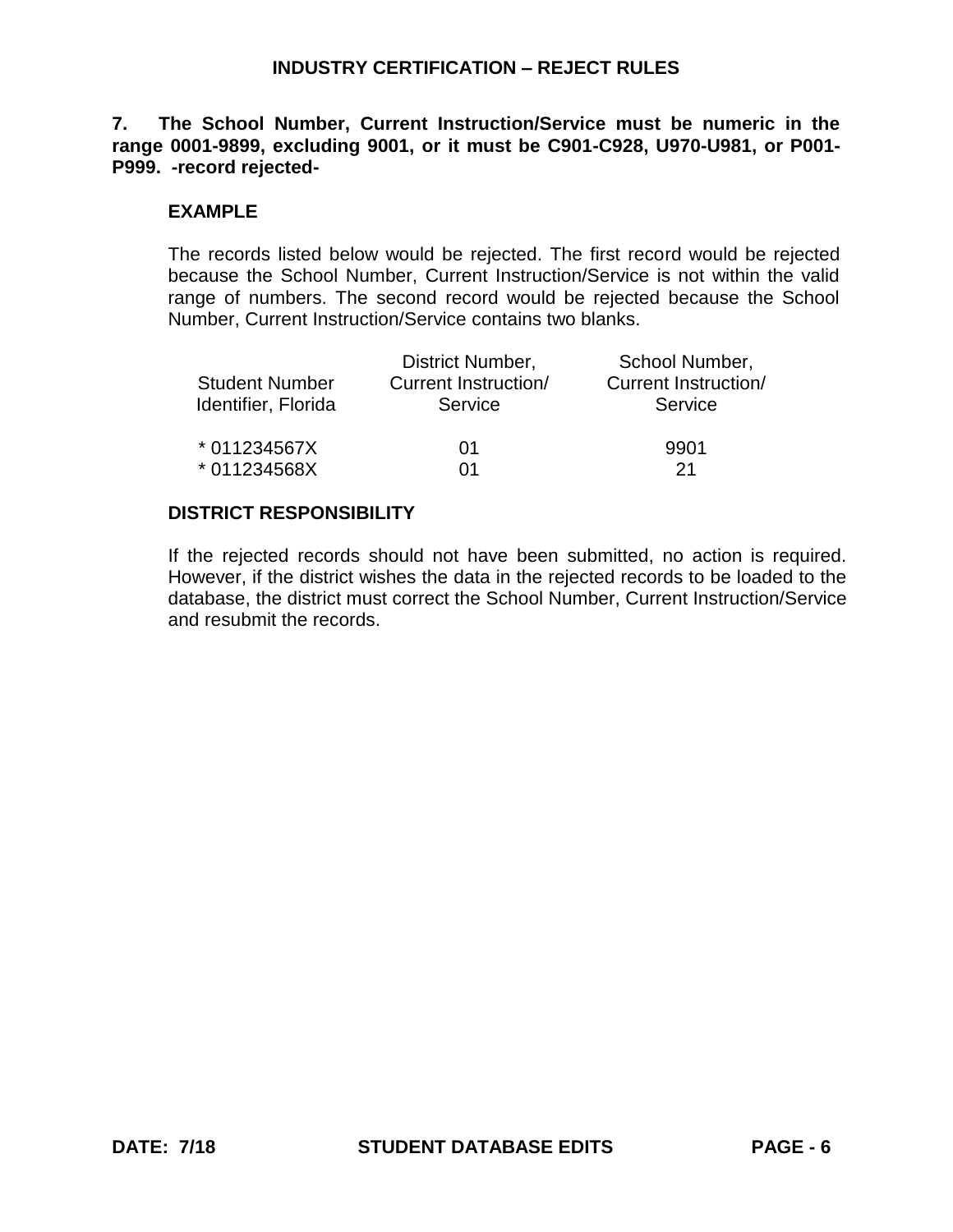## **8. Industry Certification Identifier must exist on Appendix Z of the FDOE Information Database Requirements: Volume I -- Automated Student Information System Manual. – record rejected-**

# **EXAMPLE**

The third and fourth records listed below would be loaded to the database assuming no other reject rule would cause their rejection. The first two records would be rejected because the Industry Certification Identifier must be a valid certification number and must not be ZZZZZZZZ.

| <b>Student Number</b><br>Identifier, Florida | Industry<br>Certification<br><b>Identifier</b> |
|----------------------------------------------|------------------------------------------------|
| *012345675X                                  | ZZZZZZZZZ                                      |
| *012345676X                                  | 77777777                                       |
| 012345677X                                   | ACARI001                                       |
| 012345679X                                   | NIASE007                                       |

## **DISTRICT RESPONSIBILITY**

If the rejected records should not have been submitted, no action is required. However, if the district wishes the data in the rejected records to be loaded to the database, the district must correct the Industry Certification Identifier codes and resubmit the records.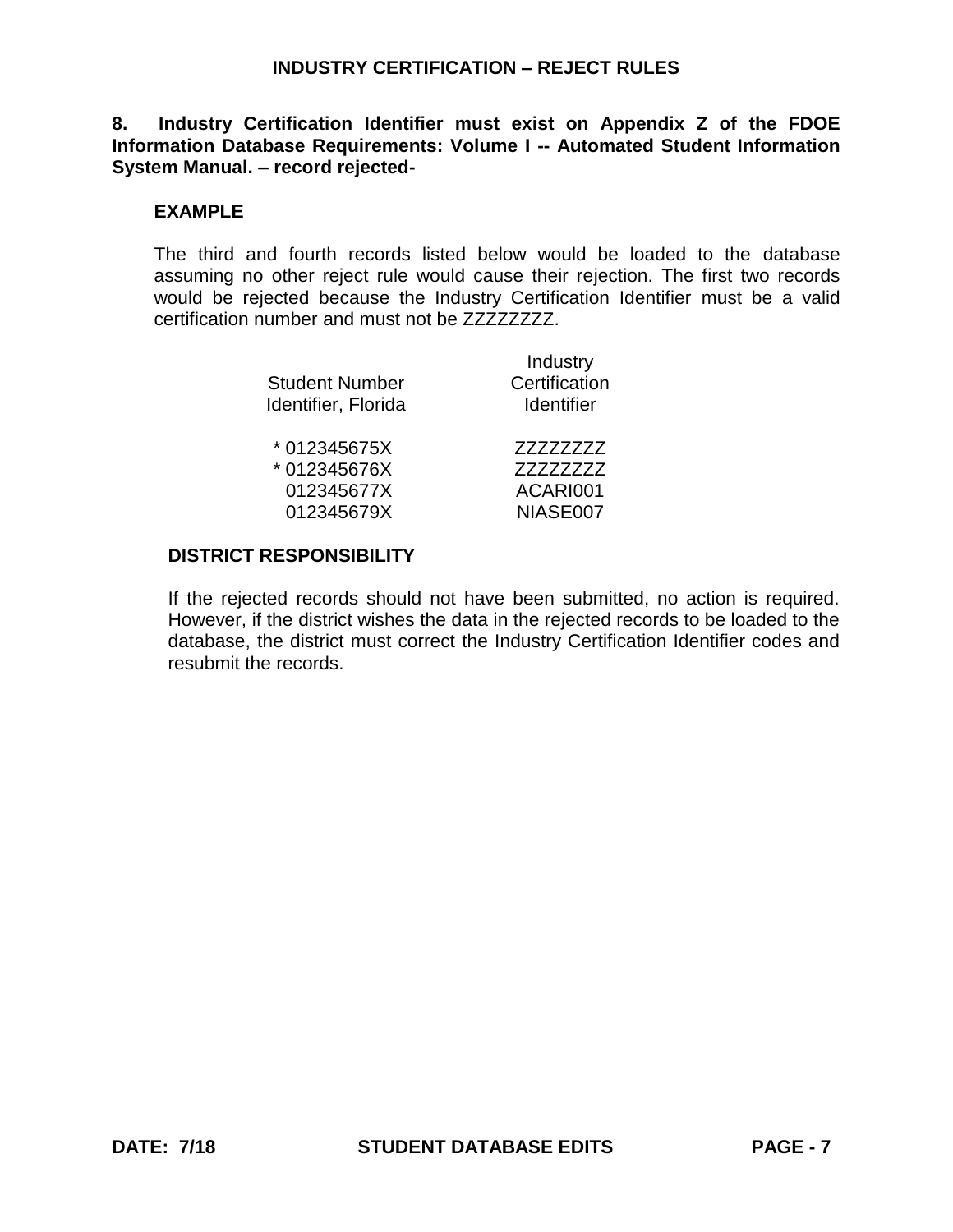**9. Industry Certification Outcome must be P or F only unless Industry Certification Identifier is CAPEI001 then the Industry Certification Outcome may be A, C, F, I, P or Z. –record rejected-**

# **EXAMPLE**

The third, fourth and fifth records listed below would be loaded to the database assuming no other reject rule would cause their rejection. The first and second records would be rejected because the Industry Certification Identifier is not CAPEI001.

| <b>Student Number</b><br>Identifier, Florida | Industry<br>Certification<br><b>Identifier</b> | Industry<br>Certification<br>Outcome |  |
|----------------------------------------------|------------------------------------------------|--------------------------------------|--|
| * 012345675X                                 | ACARI001                                       | A                                    |  |
| * 012345676X                                 | NIASE007                                       | C                                    |  |
| 012345677X                                   | CAPEI001                                       | 7                                    |  |
| 012345679X                                   | CAPEI001                                       |                                      |  |
| 012345680X                                   | NIASE007                                       | P                                    |  |

## **DISTRICT RESPONSIBILITY**

If the rejected records should not have been submitted, no action is required. However, if the district wishes the data in the rejected records to be loaded to the database, the district must correct the Industry Certification Outcome code and resubmit the record.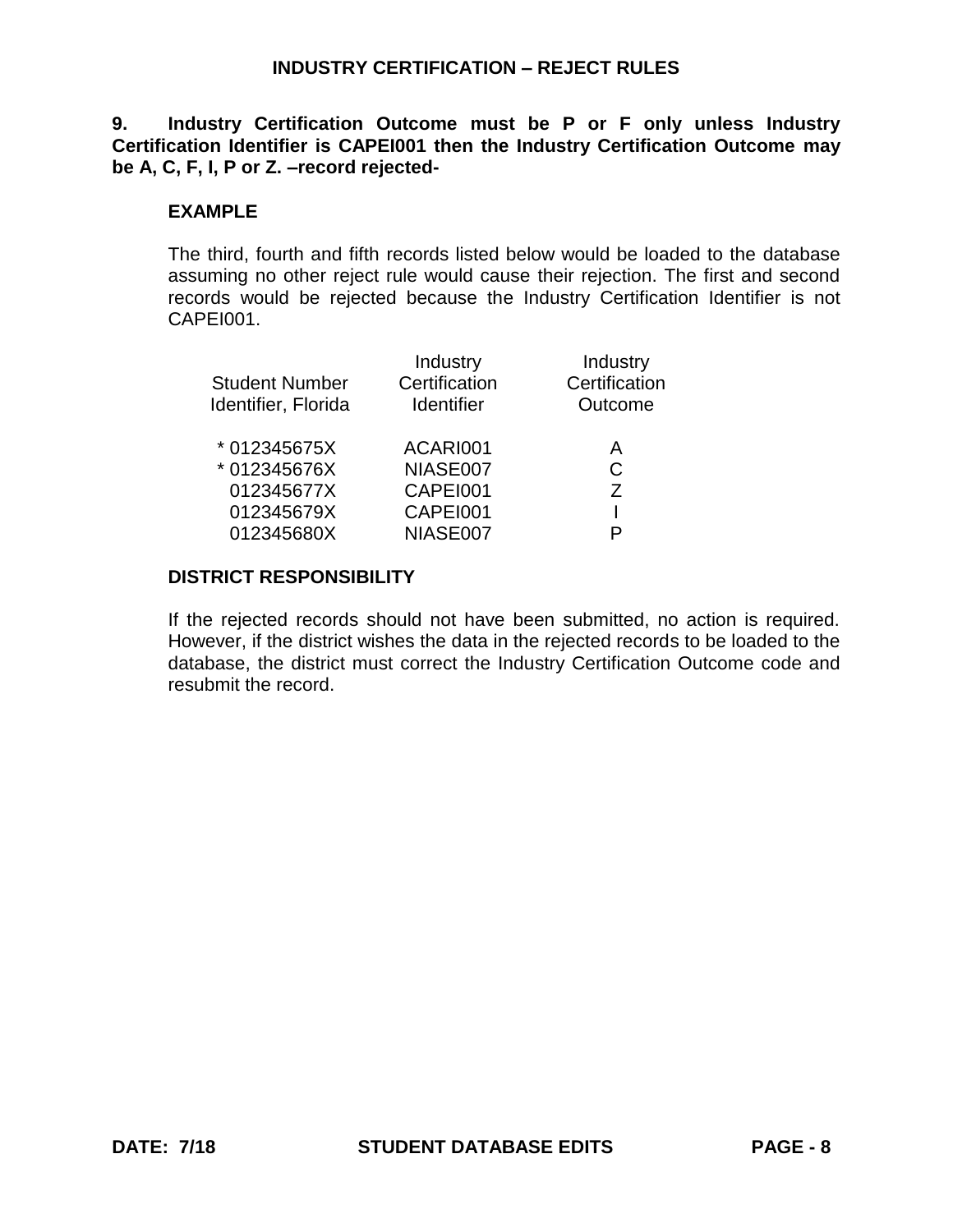## **10. Course Number must not contain blanks.**

**If School Number, Current Instruction/Service does not begin with C, P or U; then**

- **If Grade Level is KG-05, the Course Number must be 0000000; or**
- **If Grade Level is 06-08 and position 6 of the Industry Certification Identifier is 8 the Course Number must be 0000000, or must be a valid Course Number in the Course Code Directory for the School Year - Course Taken; or**
- **If Grade Level is 06-08 and position 6 of the Industry Certification Identifier is not 8, the Course Number must be a valid Course Number in the Course Code Directory for the School Year - Course Taken; or**
- **If Grade Level is 09-12, the Course Number must be a valid Course Number in the Course Code Directory for the School Year - Course Taken.**

**If School Number, Current Instruction/Service begins with C or U, then the Course Number must be on the Statewide Course Numbering System file for the School Year - Course Taken.**

**-record rejected-**

## **EXAMPLE**

The second record listed below would be loaded to the database assuming no other reject rule would cause its rejection. The first record would be rejected because the Course Number contains blanks. The third record would be rejected because the Course Number is not a valid Course Number in the Course Code Directory.

| <b>School Number</b><br>Current<br><b>Instruction/Service</b> | <b>Student Number</b><br>Identifier, Florida | <b>Course Number</b> |  |
|---------------------------------------------------------------|----------------------------------------------|----------------------|--|
| $*0142$                                                       | 630123457X                                   | 87 3010              |  |
| 0031                                                          | 630123459X                                   | 8772110              |  |
| $*0045$                                                       | 630123460X                                   | <b>TDR0070</b>       |  |

## **DISTRICT RESPONSIBILITY**

If the rejected records should not have been submitted, no action is required. However, if the district wishes the data in the rejected records to be loaded to the database, the district must correct the Course Number and resubmit the records.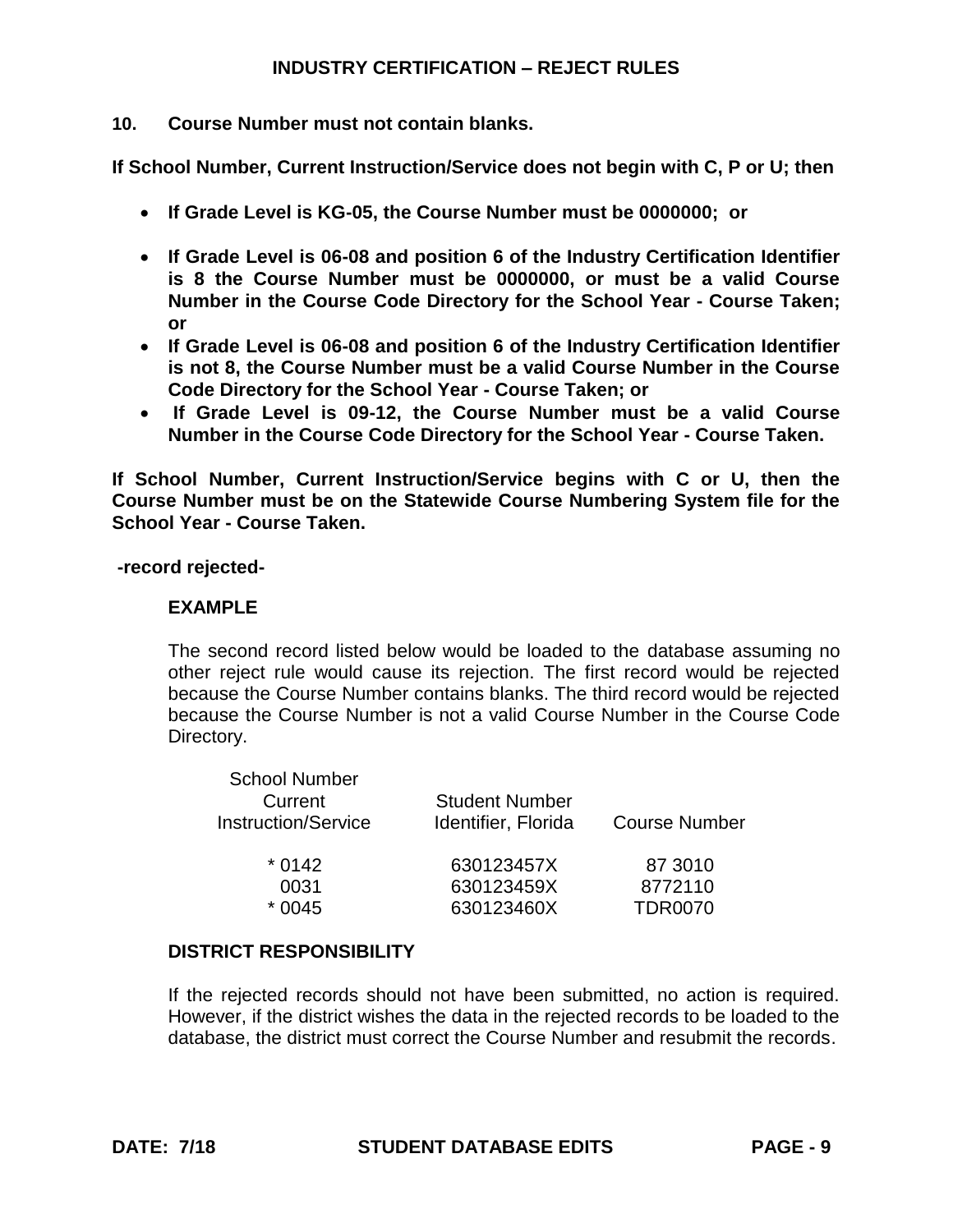**11. If Course Number equals 0000000 and Grade Level is KG-08, then the Career and Technical Education/Adult General Education Program Code must be zero.**

**If Course Number begins with a number; and**

- **Is a course number from the Career and Technical Education/Adult General Education Program Edit file (F61730); and**
- **Is not 0000000, 1006300, 2001310, 2001340, 2003310, 2102360, 2102365, 2102370, 3027010, 3027020, 2000350, or 2000360;**

**Then the Career and Technical Education/Adult General Education Program Code must be a valid program number for the Course Number submitted, as listed in file F61730 for School Year - Course Taken.** 

**If the Course Number begins with three alphabetic characters followed by a zero in the fourth position, and**

> **Is a course number from the Career and Technical Education/Adult General Education Program Edit file (F61730);**

**Then the Career and Technical Education/Adult General Education Program Code must be a valid program number for the Course Number submitted, as listed in file F61730 for School Year - Course Taken.**

**If Course Number begins with one alphabetic character, and**

 **Is a course number from the Career and Technical Education/Adult General Education Program Edit file (F61730);**

**Then the Career and Technical Education/Adult General Education Program Code must be the same as the Course Number for School Year - Course Taken.**

**Otherwise the Career and Technical Education/Adult General Education Program Code must be zero.** 

**-record rejected-**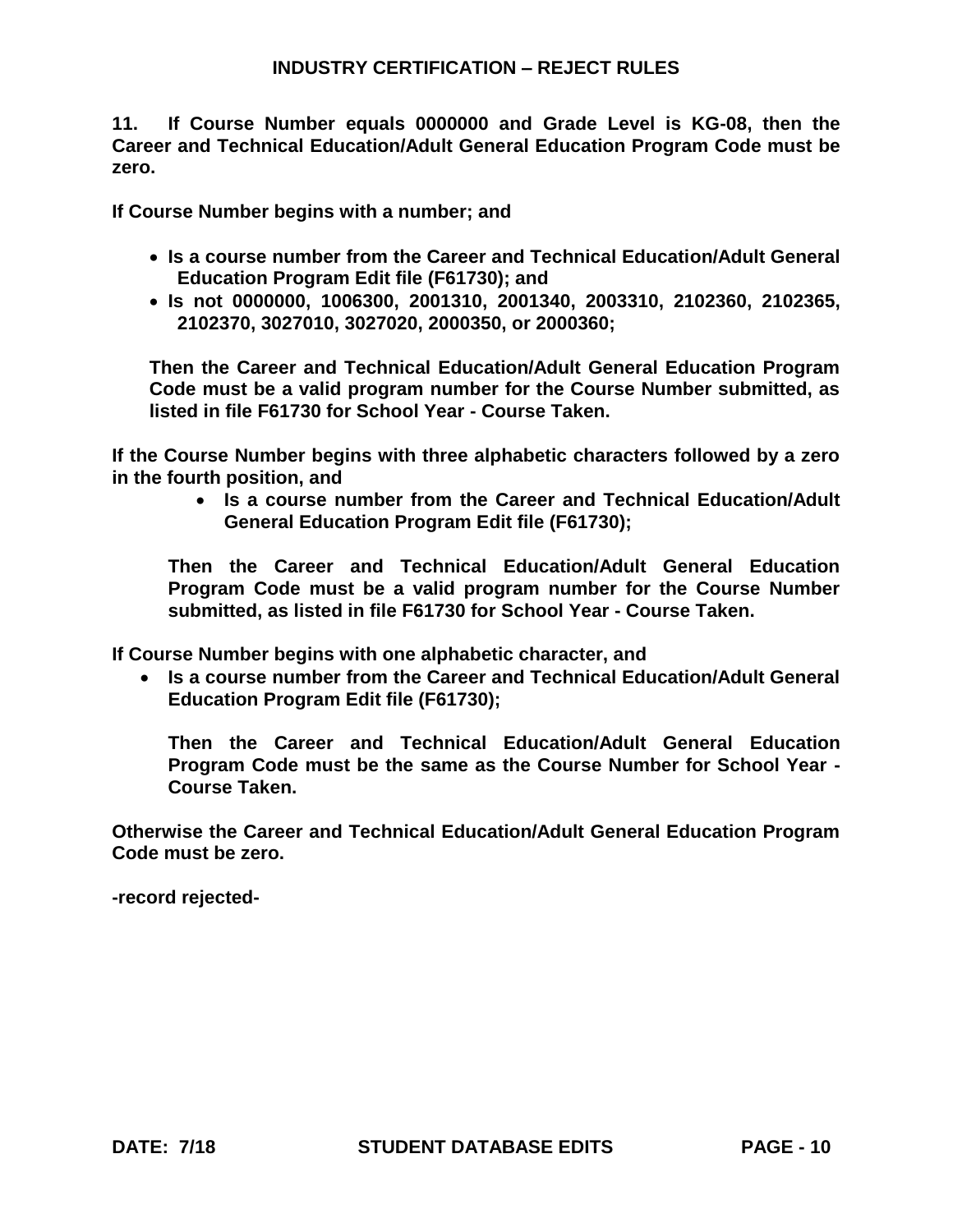### **EXAMPLE**

The first, second, and third records listed below would be loaded to the database assuming no other reject rule would cause their rejection. The fourth record would be rejected because the Career and Technical Education/Adult General Education Program Code is not a valid program number.

| <b>Student Number</b><br>Identifier, Florida | <b>Course Number</b> | <b>Career and Technical</b><br><b>Education/Adult General</b><br><b>Education Program Code</b> |
|----------------------------------------------|----------------------|------------------------------------------------------------------------------------------------|
| 630123457X                                   | 8772010              | 8772000                                                                                        |
| 630123458X                                   | <b>ACR0041</b>       | C400100                                                                                        |
| 630123459X                                   | H170503              | H170503                                                                                        |
| *630123460X                                  | 8812100              | M803010                                                                                        |
|                                              |                      |                                                                                                |

#### **DISTRICT RESPONSIBILITY**

If the rejected record should not have been submitted, no action is required. However, if the district wishes the data in the rejected records to be loaded to the database, the district must correct the Career and Technical/Adult General Education Program Code and resubmit the record.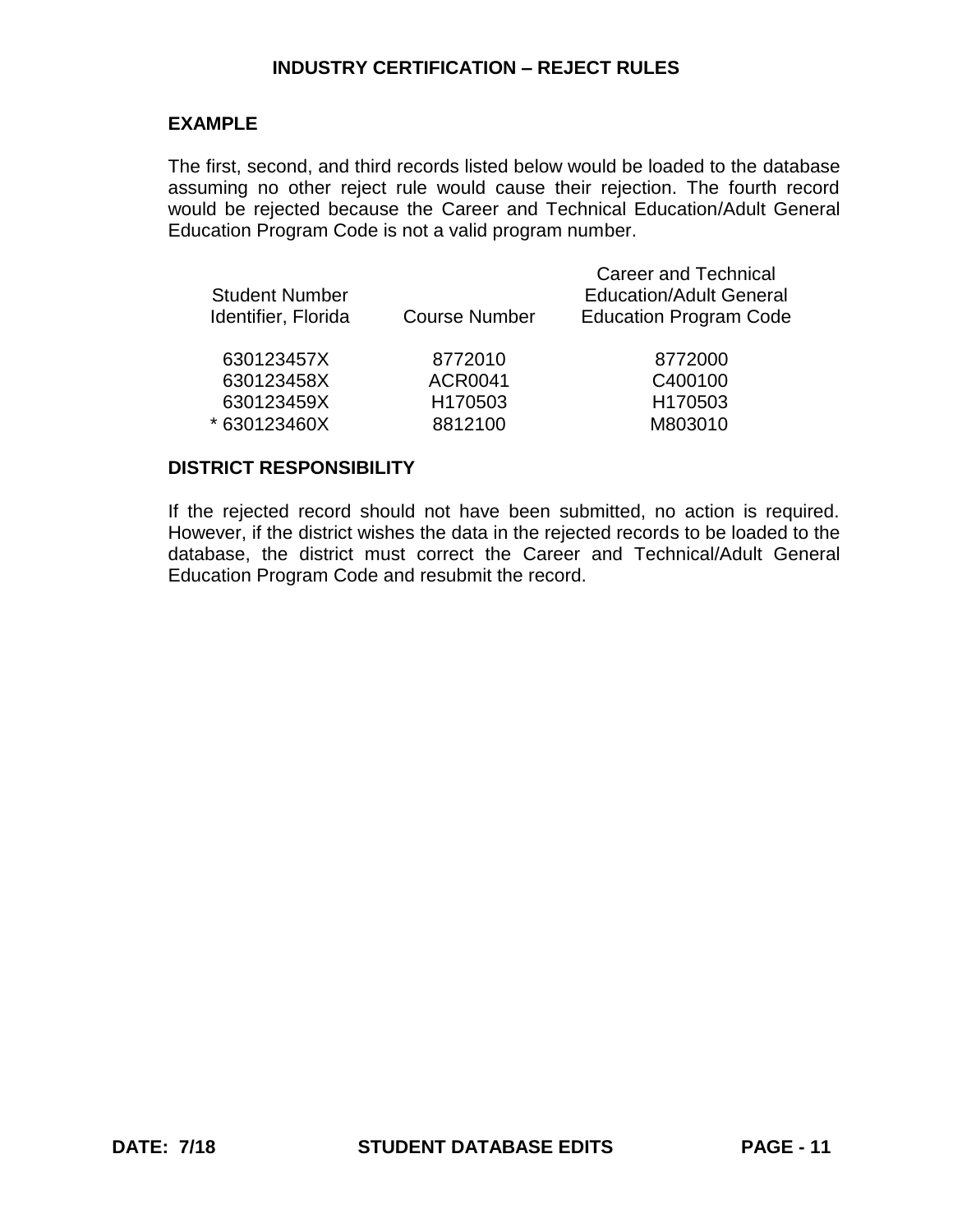**12. The School Year – Course Taken must be a valid school year greater than or equal to 0708 and less than or equal to the current school year. -record rejected-**

# **EXAMPLE**

The first record listed below would be loaded to the database assuming no other edit would cause its rejection. The second record would be rejected because the School Year – Course Taken is all zeros. The third record would be rejected because the School Year – Course Taken is less than 0708. The fourth record would be rejected because the School Year – Course Taken is not a valid school year.

| <b>District</b><br>Number,<br>Current<br>Instruction | <b>Student</b><br>Number<br>Identifier,<br>Florida | School<br>Year -<br>Record<br>Submission | Industry<br>Certification<br><b>Identifier</b> | School<br>Year -<br>Course<br>Taken |
|------------------------------------------------------|----------------------------------------------------|------------------------------------------|------------------------------------------------|-------------------------------------|
| 01                                                   | 019876543X                                         | 0910                                     | NIASE007                                       | 0910                                |
| $*01$                                                | 019876544X                                         | 0910                                     | CISCO004                                       | 0000                                |
| $*01$                                                | 019876545X                                         | 0910                                     | CISCO004                                       | 0506                                |
| $*01$                                                | 019876548X                                         | 0910                                     | NIASE007                                       | 0707                                |

# **DISTRICT RESPONSIBILITY**

If the rejected records should not have been submitted, no action is required. However, if the district wishes the data in the rejected records to be loaded to the database, the district must correct the School Year – Course Taken fields and resubmit the records.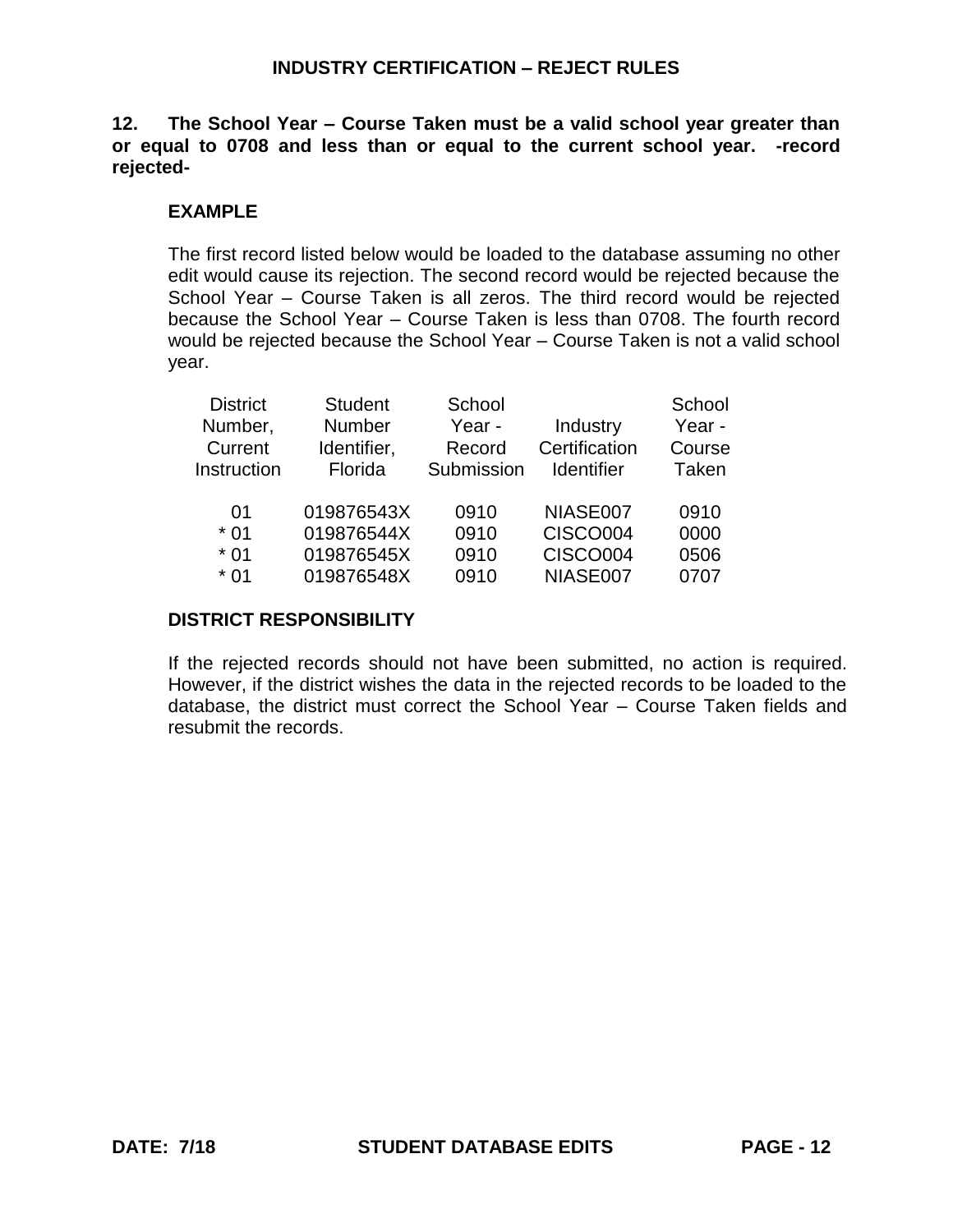### **13. If position 6 of Industry Certification Identifier is 8 (Type = 3 on Appendix Z), then Grade Level must be KG-08. -record rejected-**

## **EXAMPLE**

The first, fifth and sixth records listed below would be loaded to the database assuming no other reject rule would cause their rejection. The second, third and fourth records would be rejected because Grade Level is invalid.

| <b>Student Number</b><br>Identifier, Florida | Industry<br>Certification<br><b>Identifier</b> | Grade Level       |  |
|----------------------------------------------|------------------------------------------------|-------------------|--|
| 630123454X                                   | CERTI801                                       | 07                |  |
| * 630123455X                                 | MICRO801                                       | $12 \overline{ }$ |  |
| * 630123456X                                 | APPLE801                                       | 11                |  |
| * 630123457X                                 | <b>PROSO801</b>                                | 09                |  |
| 630123458X                                   | <b>PROSO804</b>                                | 08                |  |
| 630123459X                                   | CERTI802                                       |                   |  |
|                                              |                                                |                   |  |

### **DISTRICT RESPONSIBILITY**

If the rejected records should not have been submitted, no action is required. However, if the district wishes the data in the rejected records to be loaded to the database, the district must correct the Grade Level and resubmit the records.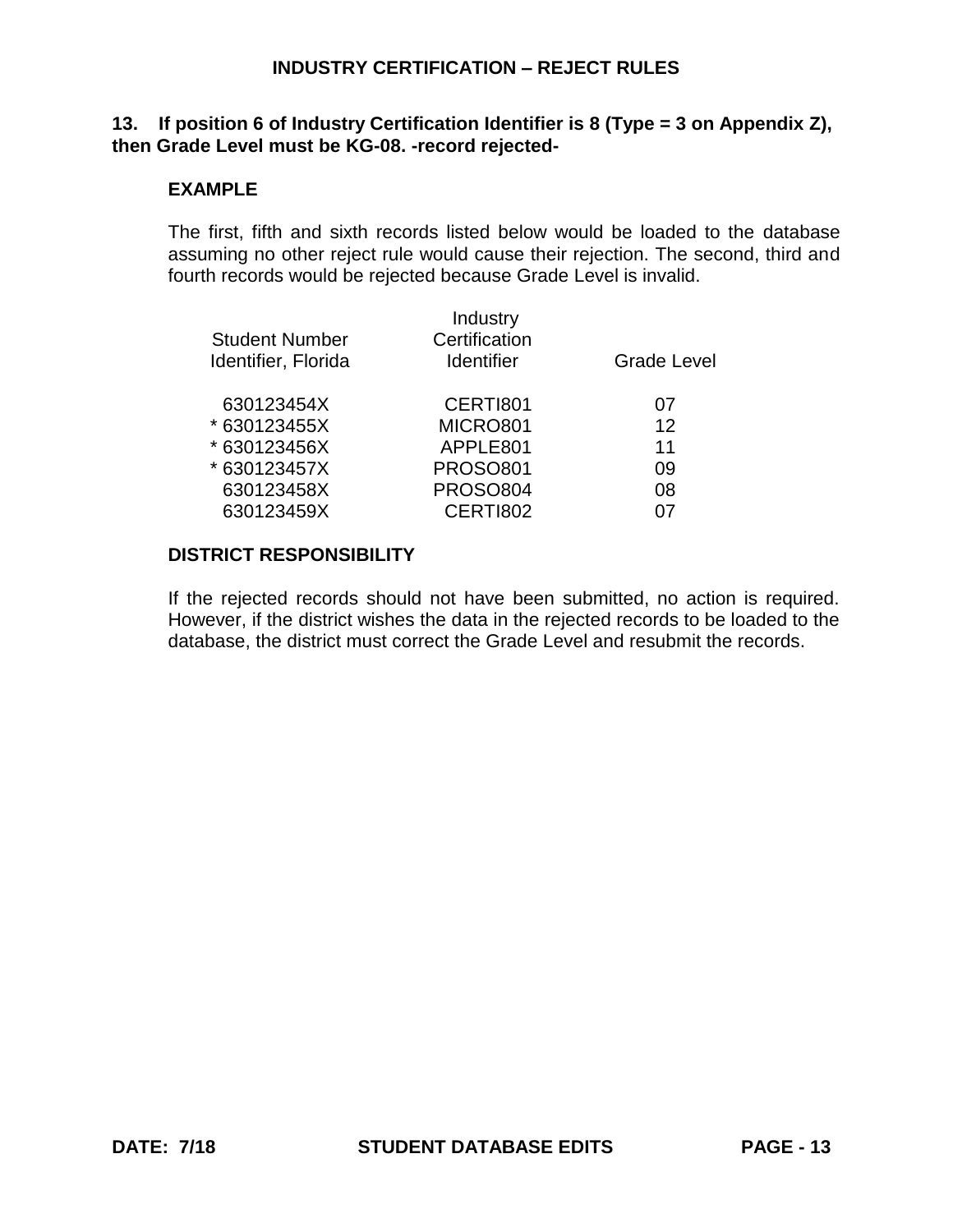**14. If position 6 of the Industry Certification Identifier is 8 (Type = 3 on Appendix Z) then the School Year - Course Taken must be equal to the School Year - Record Submission. -record rejected-**

## **EXAMPLE**

The third, fourth and fifth records listed below would be loaded to the database assuming no other reject rule would cause their rejection. The first and second records would be rejected because the School Year – Course Taken does not equal School Year – Record Submission.

| <b>Student Number</b><br>Identifier, Florida | Industry<br>Certification<br><b>Identifier</b> | School<br>Year - Course<br>Taken | School Year-<br>Record<br>Submission |
|----------------------------------------------|------------------------------------------------|----------------------------------|--------------------------------------|
| * 012345675X                                 | APPLE801                                       | 1415                             | 1314                                 |
| * 012345676X                                 | MICRO801                                       | 1415                             | 1213                                 |
| 012345677X                                   | <b>PROSO803</b>                                | 1415                             | 1415                                 |
| 012345679X                                   | CERTI802                                       | 1415                             | 1415                                 |
| 012345680X                                   | APPLE801                                       | 1415                             | 1415                                 |
|                                              |                                                |                                  |                                      |

## **DISTRICT RESPONSIBILITY**

If the rejected records should not have been submitted, no action is required. However, if the district wishes the data in the rejected records to be loaded to the database, the district must correct the School Year - Course Taken or School Year – Record Submission and resubmit the records.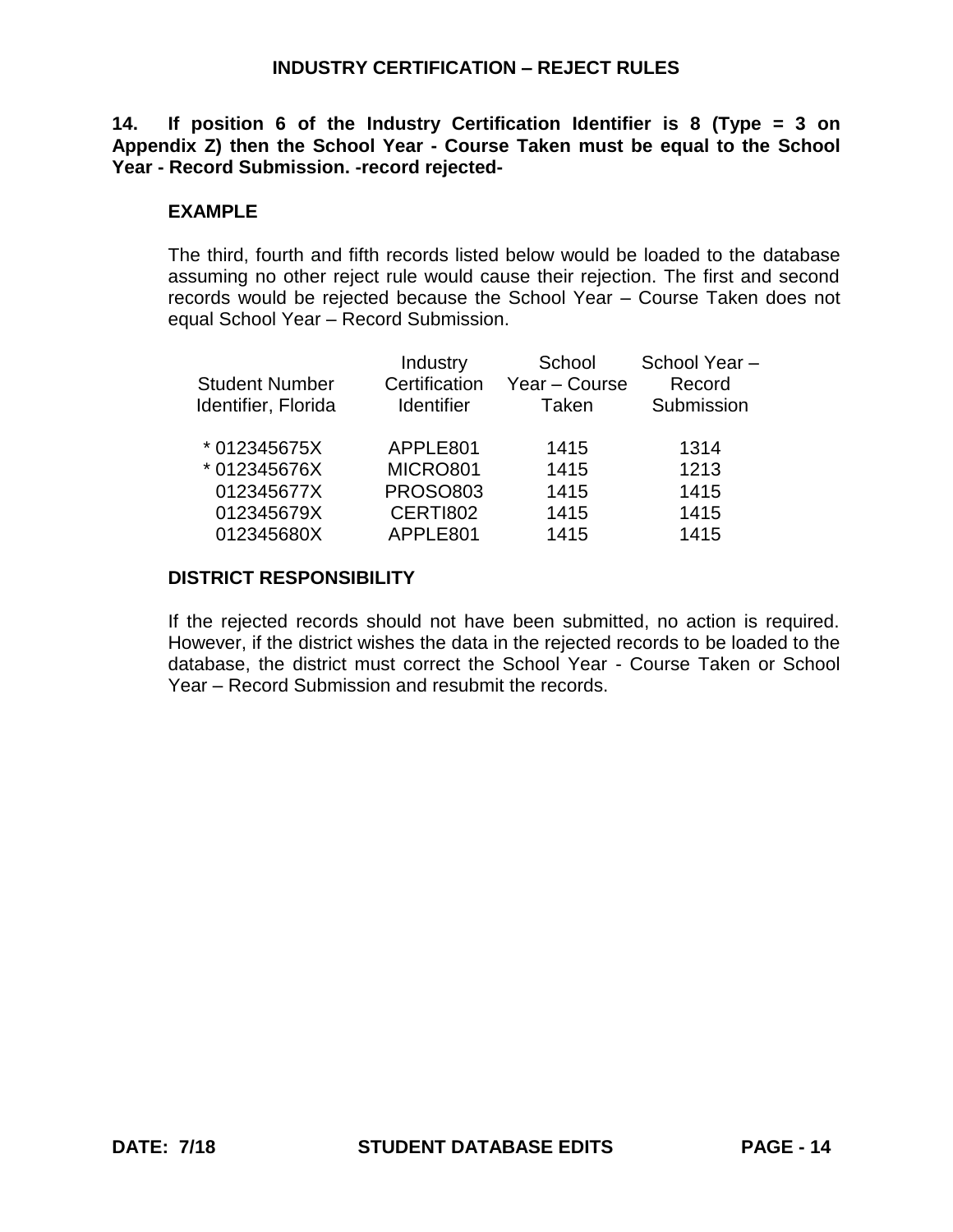**15. The Student Number Identifier, Local may be any combination of letters, numbers and blanks. (All blanks are allowable.) It must be left-justified with trailing blanks. -record rejected-**

## **EXAMPLE**

The first three records listed below would be loaded to the database assuming no other edit would cause their rejection. The fourth record would be rejected because the Student Number Identifier, Local contains a symbol (@). The fifth record would be rejected because it is right-justified rather than left-justified.

| District                        | Student                                                    |
|---------------------------------|------------------------------------------------------------|
| Number,                         | Number                                                     |
| Current                         | Identifier,                                                |
| Enrollment                      | Local                                                      |
| 01<br>01<br>01<br>01<br>*<br>ሰ1 | 0123456789<br>ABC123DEF9<br>3001 28K<br>2121@xyz<br>123456 |

## **DISTRICT RESPONSIBILITY**

If the rejected record should not have been submitted, no action is required. However, if the district wishes the data in the rejected record to be loaded to the database, the district must correct the Student Number Identifier, Local and resubmit the record.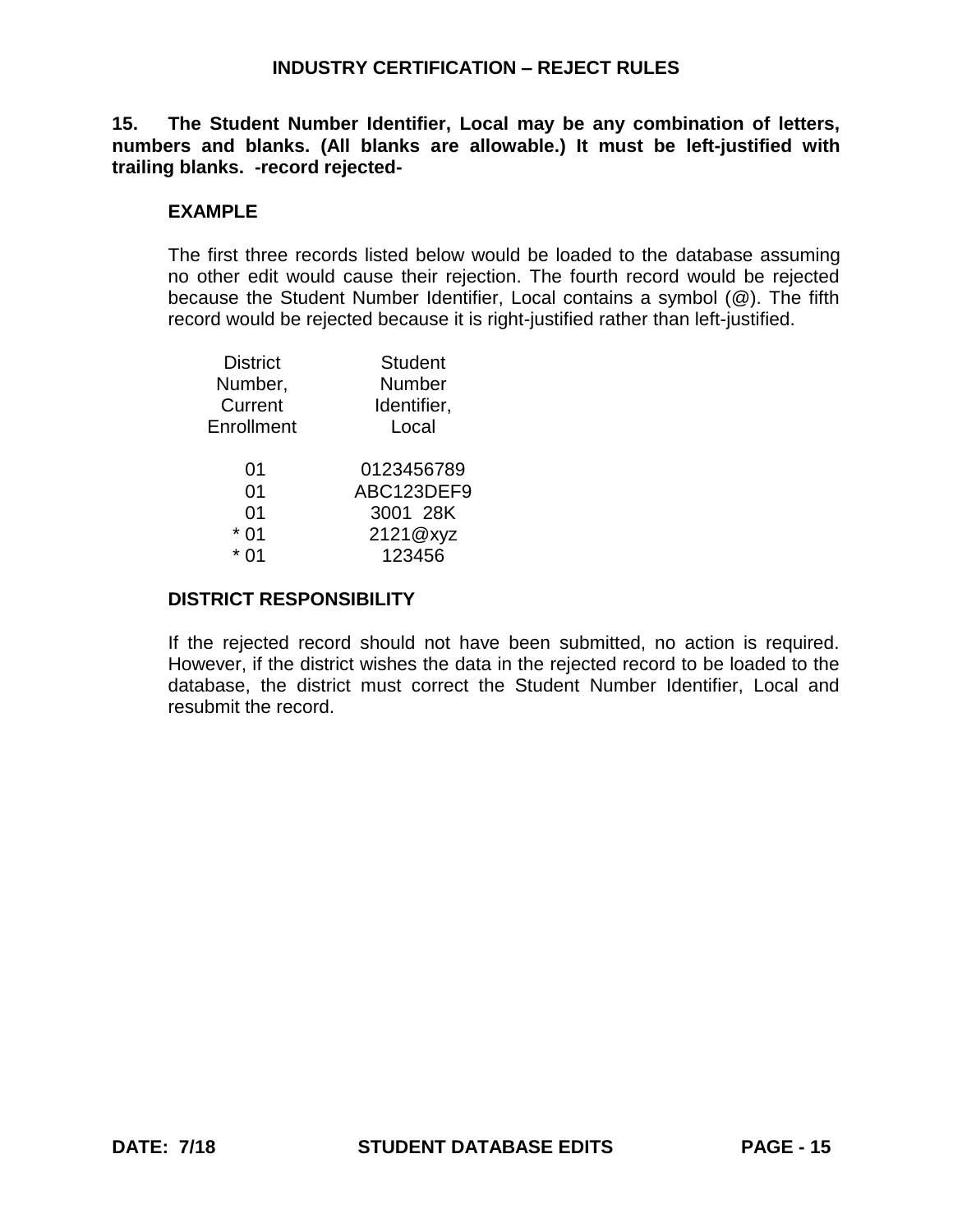### **16. Grade Level must be KG-12. -record rejected-**

### **EXAMPLE**

The first, fifth and sixth records listed below would be loaded to the database assuming no other reject rule would cause their rejection. The second, third and fourth records would be rejected because Grade Level is invalid.

| <b>Student Number</b><br>Identifier, Florida | <b>Course Number</b> | <b>Grade Level</b> |
|----------------------------------------------|----------------------|--------------------|
| 630123454X                                   | 8757110              | 10                 |
| * 630123455X                                 | 8500310              | <b>PK</b>          |
| * 630123456X                                 | 8751010              | 31                 |
| * 630123457X                                 | 8403060              | AD                 |
| 630123458X                                   | 8206110              | 05                 |
| 630123459X                                   | 8206110              | 12 <sub>1</sub>    |
|                                              |                      |                    |

### **DISTRICT RESPONSIBILITY**

If the rejected records should not have been submitted, no action is required. However, if the district wishes the data in the rejected records to be loaded to the database, the district must correct the Grade Level and resubmit the records.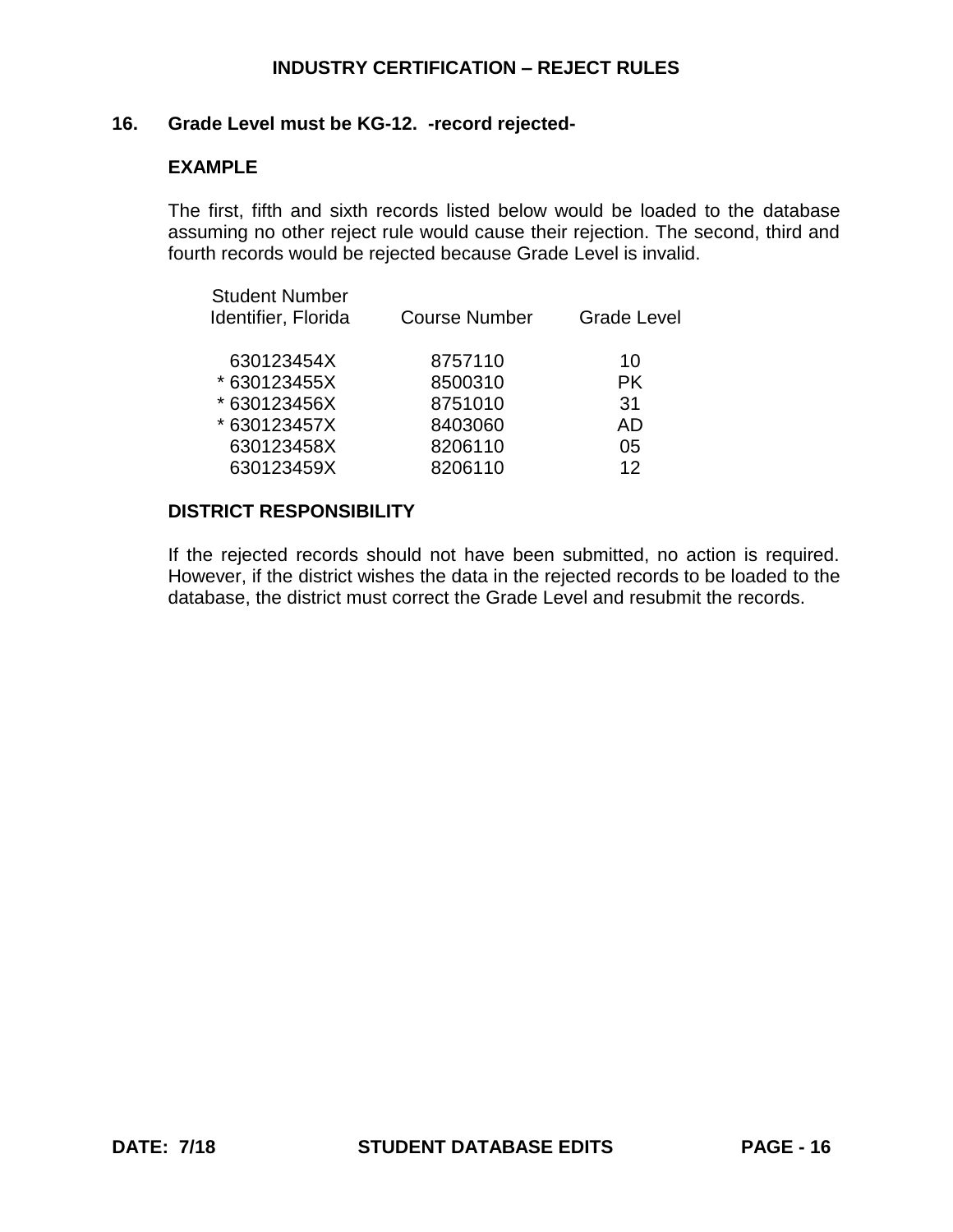**17. The Transaction Code must be A, C or D. For the original transmission, only A is valid. For subsequent batch/update submissions, if A is specified then the record must not already exist on the database; if C or D is specified then the record must exist on the database. -record rejected-**

# **EXAMPLE**

For all original transmissions, the Transaction Code must be "A". An original transaction is the first submission of a record during a survey period. After original transmission of records, changes to the record for elements other than the key elements must be done with a "C" as the Transaction Code. To delete a record, the Transaction Code must be a "D". To change key elements in a batch transaction, the record must FIRST be deleted with a "D" and then added with an "A". Records with an incorrect Transaction Code would be rejected.

# **DISTRICT RESPONSIBILITY**

If the rejected records should not have been submitted, no action is required. However, if the district wishes the data in the rejected records to be loaded to the database, the district must correct the Transaction Code and resubmit the records.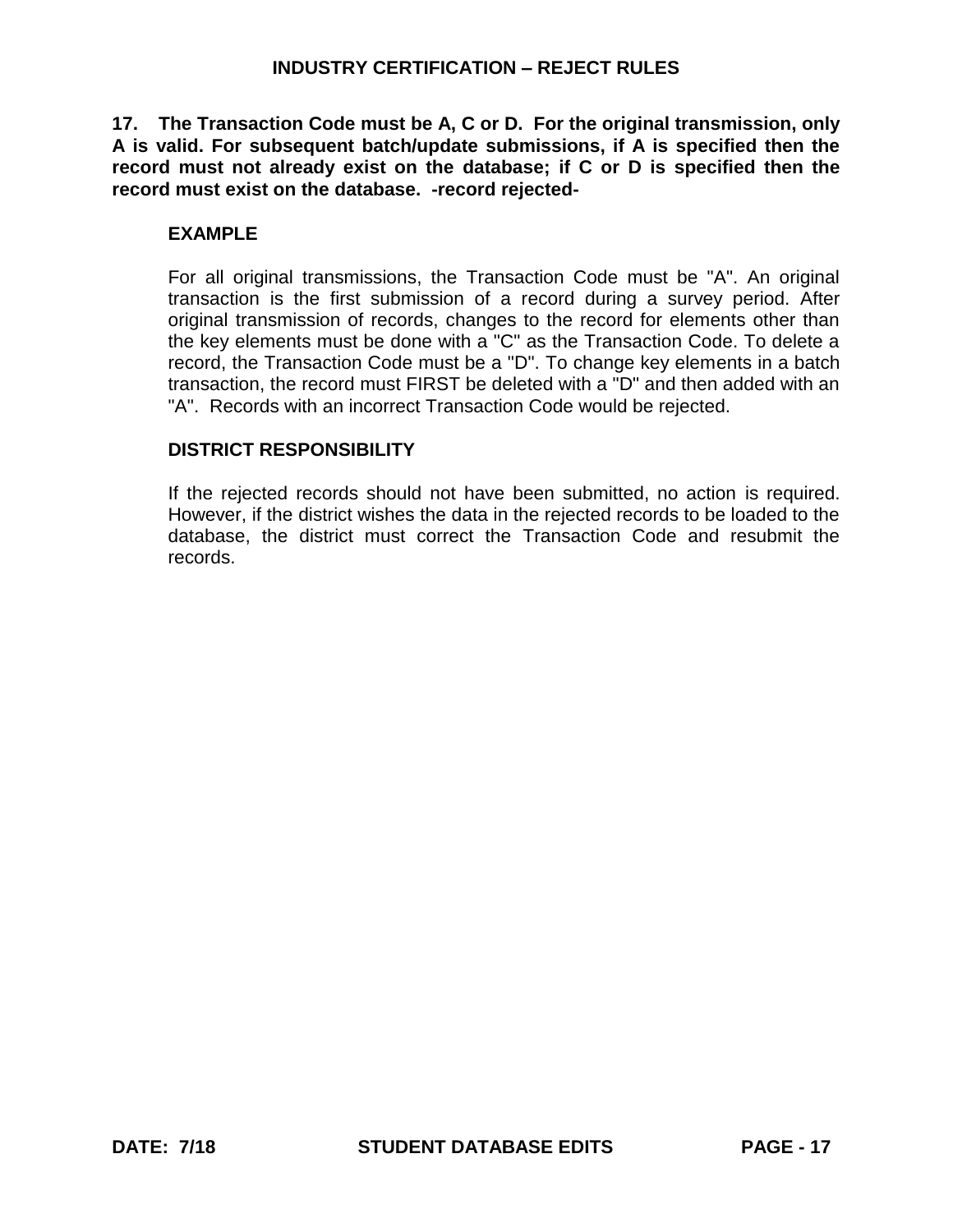**18. Each record must be unique based on Student Number Identifier, Florida; School Year - Record Submission; District Number, Current Instruction/Service; School Number, Current Instruction/Service; Course Number; Industry Certification Identifier; Industry Certification Outcome and Survey Period Code. -First record accepted, all other duplicate records rejected-**

# **EXAMPLE**

Six of the eight records listed below would be loaded to the database assuming no other reject rule would cause their rejection. The fifth and eighth records listed below would be rejected because the key items (Student Number Identifier, Florida; School Year - Record Submission; District Number, Current Instruction/ Service; School Number, Current Instruction/Service; Course Number; Industry Certification Identifier; Industry Certification Outcome and Survey Period Code) duplicate the key items in a previous record. The first of two records with the same key information will be loaded to the database file, assuming it meets all other applicable criteria. Any subsequent records submitted with duplicate data in all the key items would be rejected.

|                |            | Dist.  | Sch.   |        |                                  |                          |   |
|----------------|------------|--------|--------|--------|----------------------------------|--------------------------|---|
| <b>Student</b> | Sch.       | Num.,  | Num.,  |        |                                  |                          |   |
| <b>Number</b>  | Year -     | Curr.  | Curr.  |        |                                  |                          |   |
| Ident          | Record     | Inst./ | Inst./ | Course |                                  | Ind Cert Ind Cert Survey |   |
| Florida        | Submission | Serv.  | Serv.  | Number | <b>Identifier Outcome Period</b> |                          |   |
| 123456784X     | ****       | 01     | 0151   |        | 8209010 MICRO069                 | P                        | 5 |
| 123456785X     | ****       | 01     | 0151   |        | 8209010 MICRO069                 | P                        | 5 |
| 123456786X     | ****       | 01     | 0151   |        | 8209010 MICRO069                 | P                        | 5 |
| 123456787X     | ****       | 01     | 0151   |        | 8209010 MICRO069                 | P                        | 5 |
| * 123456787X   | ****       | 01     | 0151   |        | 8209010 MICRO069                 | P                        | 5 |
| 123456788X     | ****       | 01     | 0151   |        | 8209010 MICRO069                 | P                        | 5 |
| 123456789X     | ****       | 01     | 0151   |        | 8209010 MICRO069                 | P                        | 5 |
| * 123456789X   | ****       | 01     | 0151   |        | 8209010 MICRO069                 | P                        | 5 |

\*\*\*\* = Valid fiscal year for data submission.

# **DISTRICT RESPONSIBILITY**

If the records that were accepted and loaded to the database are the correct ones, no action is required. However, if the district wishes the data in the rejected records to be loaded to the database, the district must delete any invalid records, correct any rejected records if necessary, and resubmit the corrected records.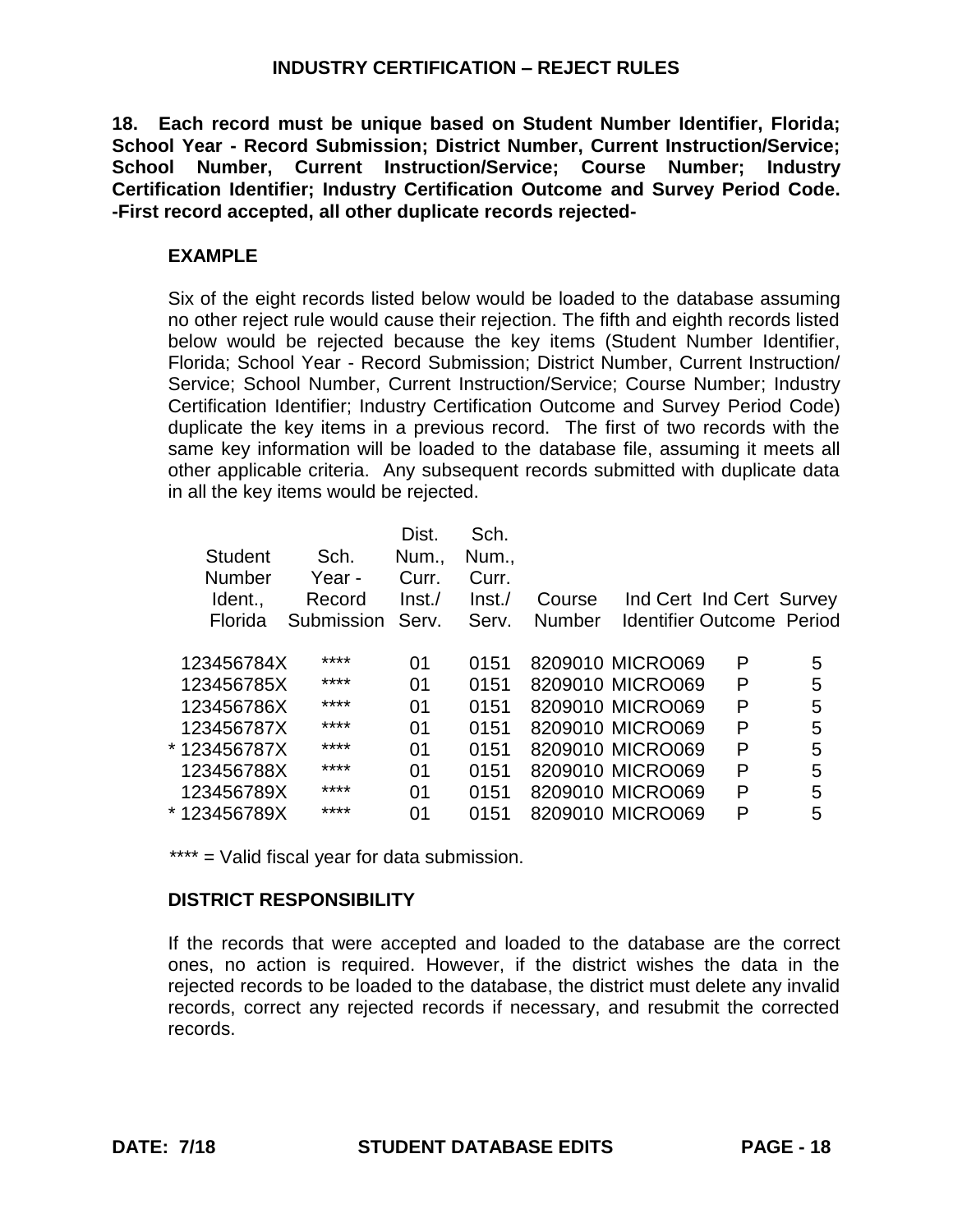**19. If the School Number, Current Enrollment is not N998 or N999, then it must exist on the Master School Identification File as a valid active number in the District Number, Current Enrollment. -record rejected-**

# **EXAMPLE**

The records listed below would be rejected because the School Number, Current Enrollment in each case is not on the Master School Identification File as a valid number in the District Number, Current Enrollment.

| District Number,          | School Number,            |
|---------------------------|---------------------------|
| <b>Current Enrollment</b> | <b>Current Enrollment</b> |
| * በ1                      | 8311                      |
| * 06                      | 0001                      |
| * ∩Q                      | 0085                      |

# **DISTRICT RESPONSIBILITY**

If the rejected records should not have been submitted, no action is required. However, if the district wishes the data in the rejected records to be loaded to the database, the district must correct the School Number, Current Enrollment and resubmit the records.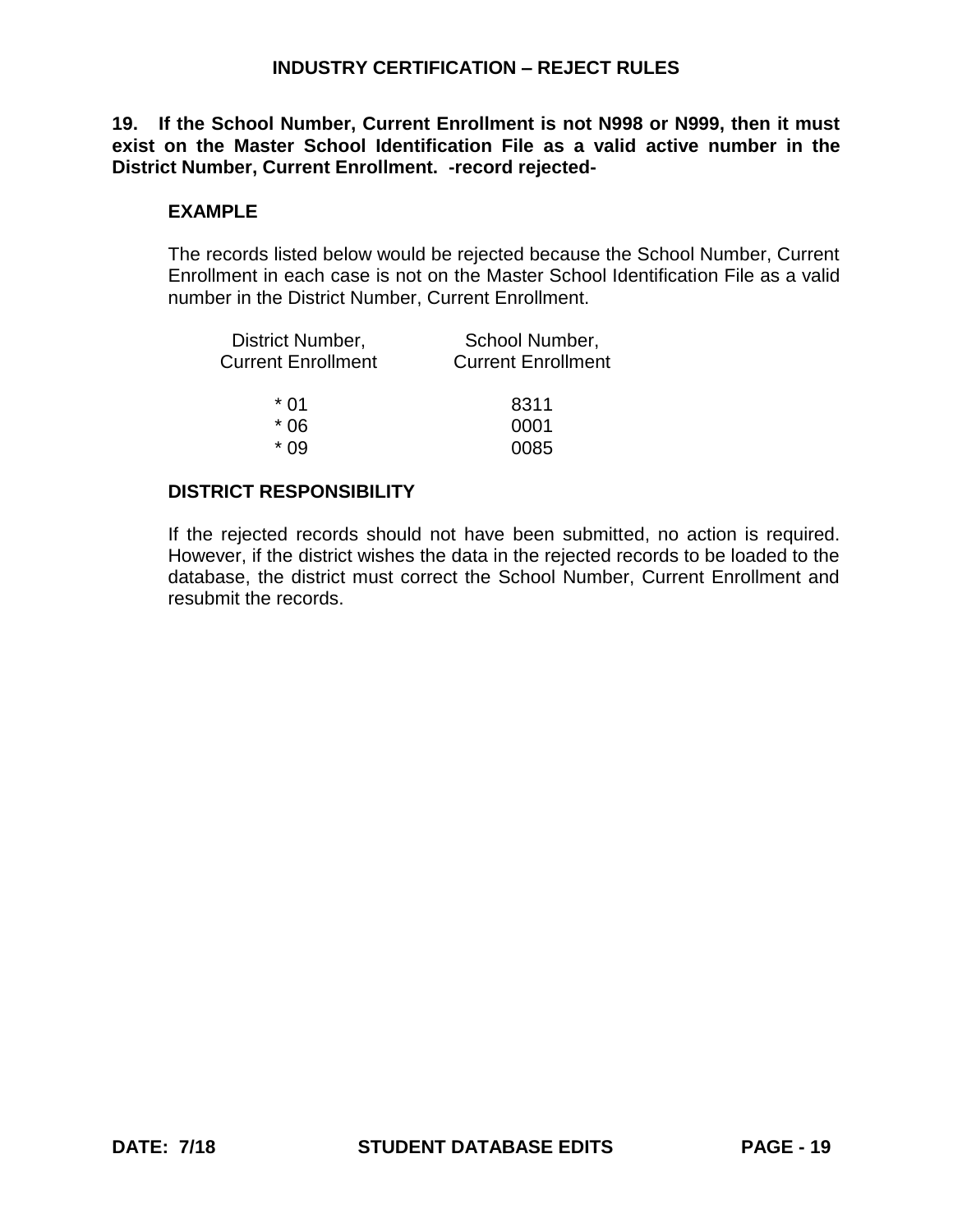**20. If the School Number, Current Instruction/Service is not C901-C928, U970- U981, or P001-P999, then it must exist as a valid active number in the District Number, Current Instruction/Service on the Master School Identification File. -record rejected-**

## **EXAMPLE**

The third, fourth and fifth records listed below would be loaded to the database assuming no other reject rule would cause their rejection. The first and second records would be rejected because the School Number, Current Instruction/Service does not exist or is not active on the Master School Identification file.

| District Number,<br><b>Current Instruction/Service</b> | School Number,<br><b>Current Instruction/Service</b> |  |
|--------------------------------------------------------|------------------------------------------------------|--|
| * በ9                                                   | 8131                                                 |  |
| $*13$                                                  | 0021                                                 |  |
| 15                                                     | C912                                                 |  |

57 0051 63 0031

### **DISTRICT RESPONSIBILITY**

If the rejected records should not have been submitted, no action is required. However, if the district wishes the data in the rejected records to be loaded to the database, the district must correct the School Number, Current Instruction/Service and resubmit the records.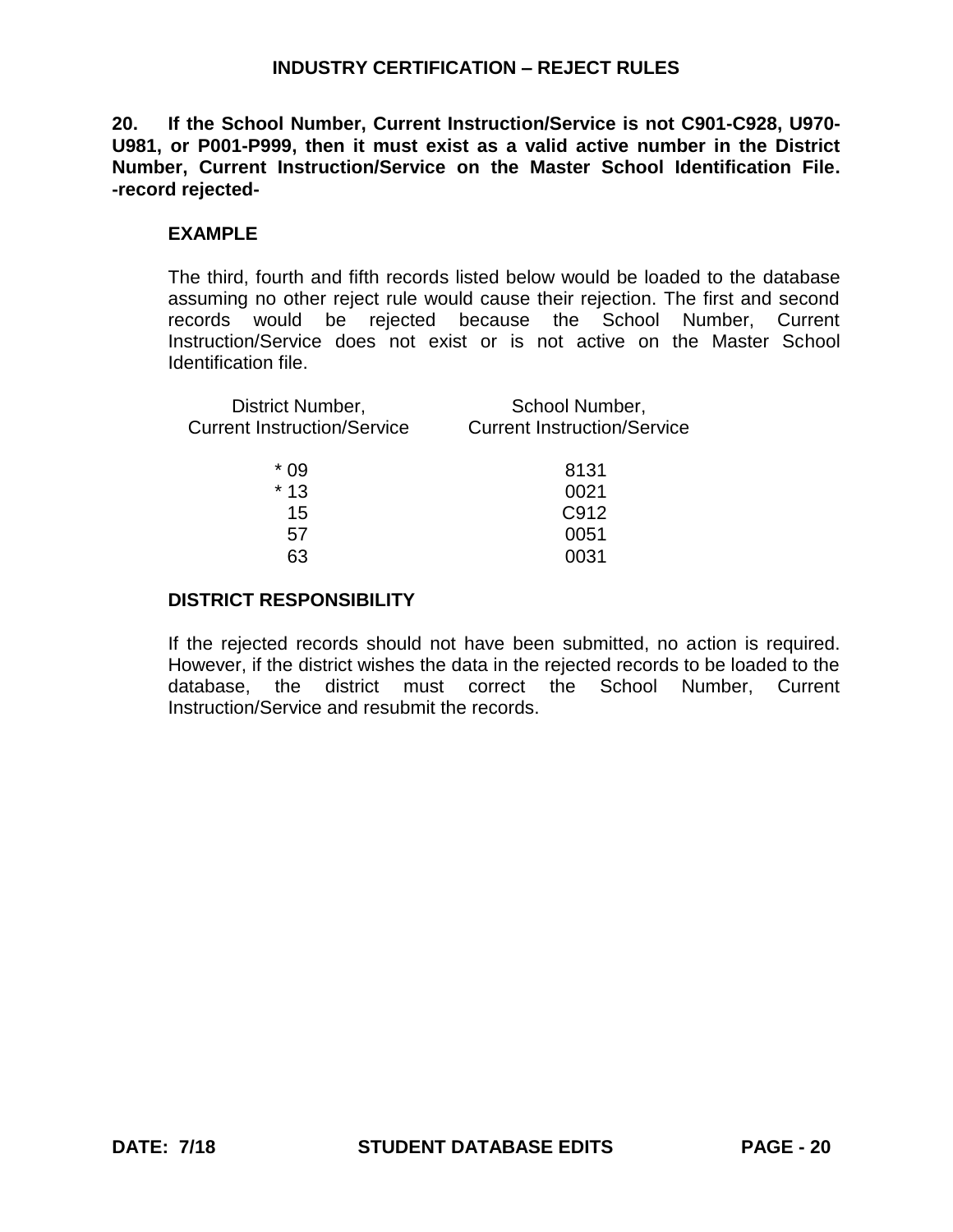**21. If the Industry Certification Identifier on Appendix Z is indicated to be a CAPE Industry Certification (Type = 1) or CAPE Acceleration Industry Certification (Type = 2), then Grade Level must be 06-12. -record rejected-**

### **EXAMPLE**

The third, fourth and fifth records listed below would be loaded to the database assuming no other reject rule would cause their rejection. The first and second records would be rejected because the Industry Certification Identifier is not a CAPE Industry Certification or CAPE Acceleration Industry Certification on Appendix Z or the Grade Level is below sixth grade.

|                       | Industry          |       |
|-----------------------|-------------------|-------|
| <b>Student Number</b> | Certification     | Grade |
| Identifier, Florida   | <b>Identifier</b> | Level |
| *012345675X           | APPLE001          | 05    |
| *012345676X           | MICRO801          | 10    |
| 012345677X            | <b>PROSO003</b>   | 11    |
| 012345679X            | ADOBE012          | 06    |
| 012345680X            | AMDDA005          | ገ의    |
|                       |                   |       |

### **DISTRICT RESPONSIBILITY**

If the rejected records should not have been submitted, no action is required. However, if the district wishes the data in the rejected records to be loaded to the database, the district must correct the Industry Certification Identifier or Grade Level and resubmit the records.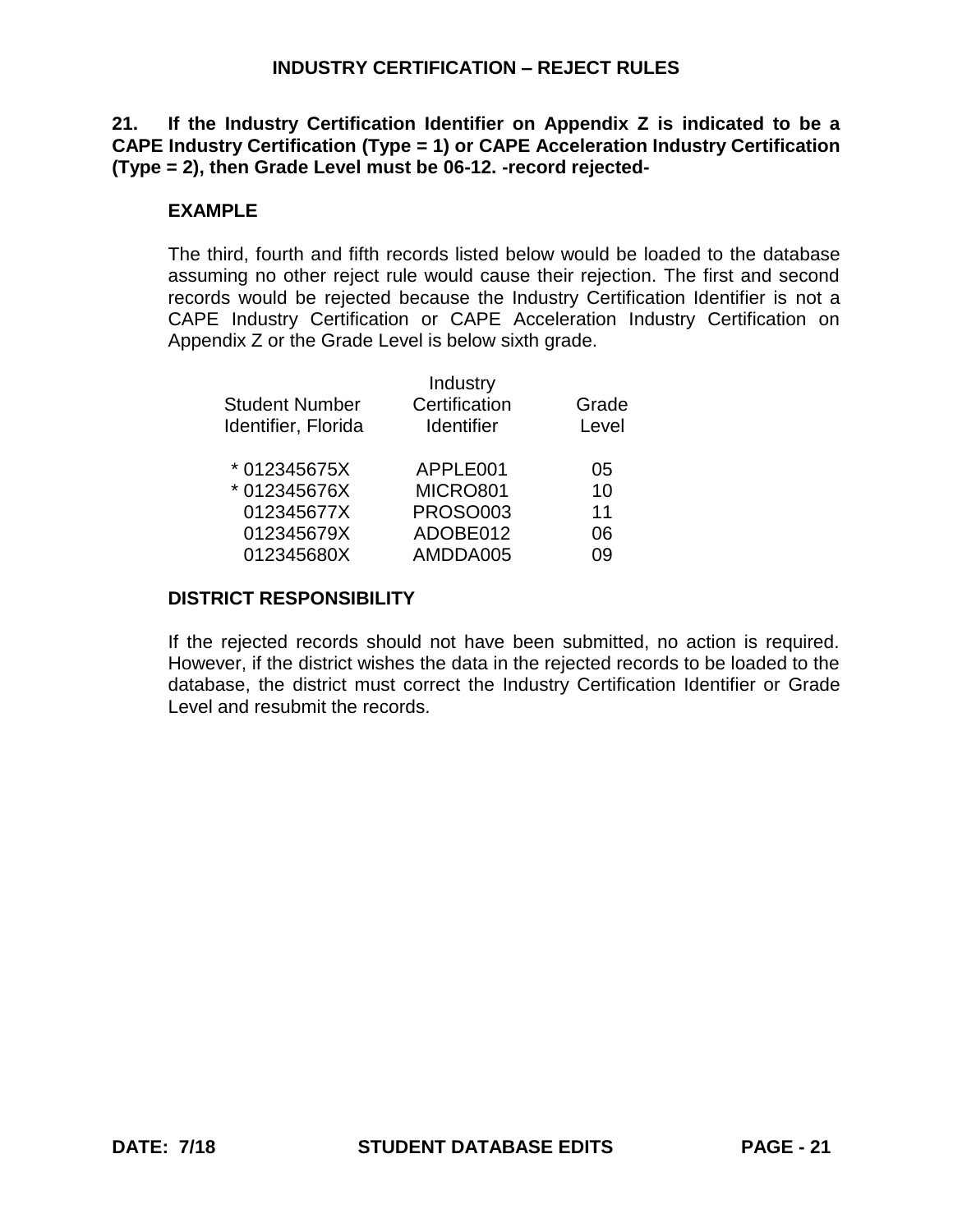**22. If the Industry Certification Identifier on Appendix Z is indicated to be a CAPE Industry Certification (Type = 1) or CAPE Acceleration Industry Certification (Type = 2), then Course Number must be a valid number on the Course Code Directory or the Statewide Course Numbering System file for the School Year - Course Taken, unless School Number, Current Instruction/Service equals P001- P999. -record rejected-**

# **EXAMPLE**

The third, fourth and fifth records listed below would be loaded to the database assuming no other reject rule would cause their rejection. The first and second records would be rejected because the Industry Certification Identifier is a CAPE Industry Certification or CAPE Acceleration Industry Certification on Appendix Z and the Course Number is not a valid number on the Course Code Directory or the Statewide Course Numbering System file for the School Year - Course Taken.

| <b>Student Number</b><br>Identifier, Florida | Industry<br>Certification<br><b>Identifier</b> | Course<br>Number |
|----------------------------------------------|------------------------------------------------|------------------|
| * 012345675X                                 | APPLE011                                       | 201210           |
| * 012345676X                                 | MICRO069                                       | 9510             |
| 012345677X                                   | <b>PROSO003</b>                                | 8732110          |
| 012345679X                                   | ADOBE012                                       | 8201210          |
| 012345680X                                   | AMDDA005                                       | 8600440          |

# **DISTRICT RESPONSIBILITY**

If the rejected records should not have been submitted, no action is required. However, if the district wishes the data in the rejected records to be loaded to the database, the district must correct the Course Number and resubmit the records.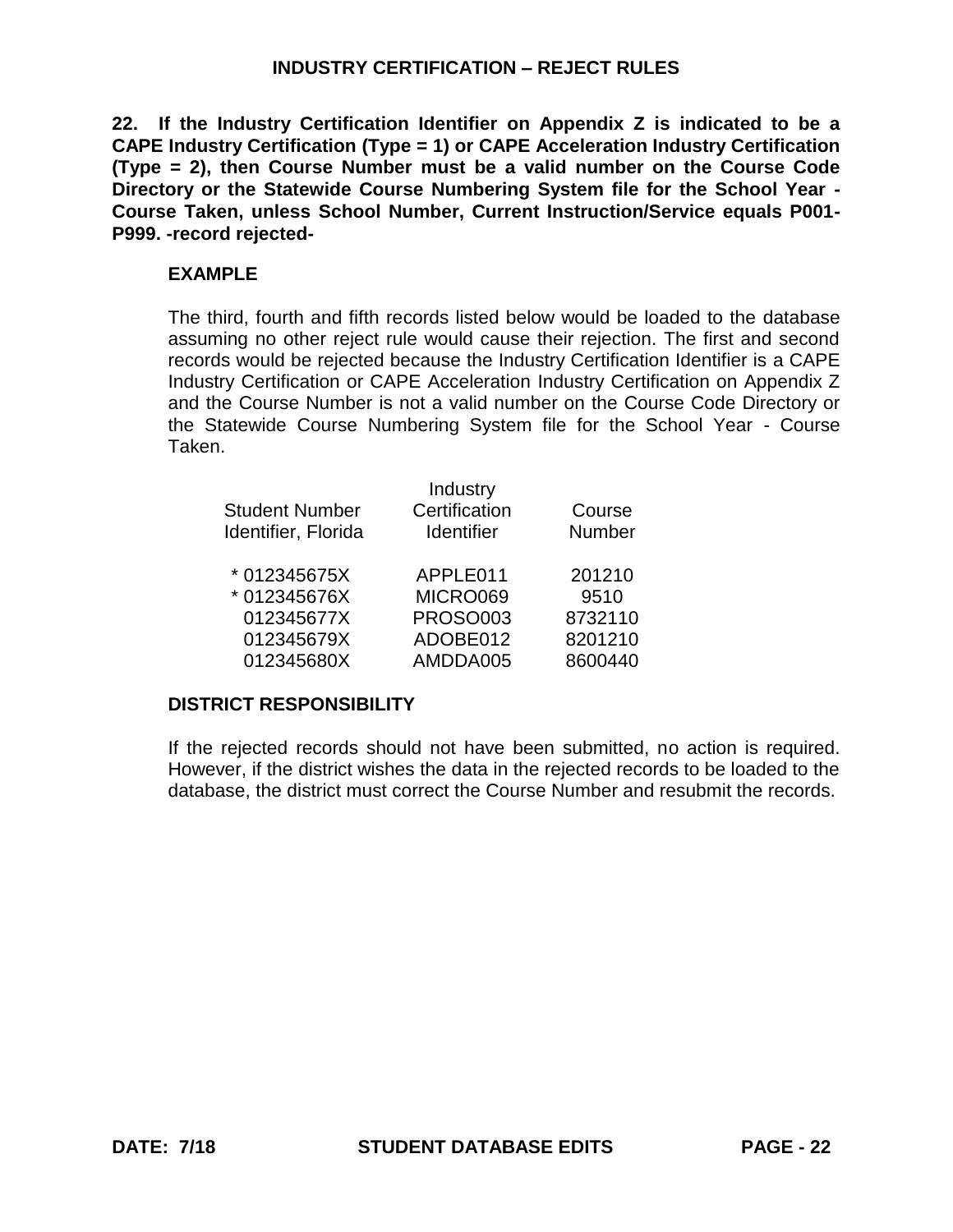**23. Career and Professional Academy Identifier must exist on Appendix Y of the FDOE Information Database Requirements: Volume I -- Automated Student Information System Manual as a valid number for the District Number, Current Instruction/Service for the School Year – Course Taken or it must be ZZZ. -record rejected-**

# **EXAMPLE**

The fifth record listed below would be loaded to the database assuming no other reject rule would cause its rejection. The first four records would be rejected because Career and Professional Academy Identifiers are not valid codes listed in Appendix Y for the District.

| District Number,<br>Current<br><b>Instruction/Service</b> | <b>Student Number</b><br>Identifier, Florida | Career and<br><b>Professional Academy</b><br>Identifier |
|-----------------------------------------------------------|----------------------------------------------|---------------------------------------------------------|
| $*01$                                                     | 012345675X                                   | 562                                                     |
| $*01$                                                     | 012345676X                                   | 258                                                     |
| $*01$                                                     | 012345677X                                   | 458                                                     |
| 01                                                        | 012345678X                                   | 589                                                     |
|                                                           | 012345679X                                   | 002                                                     |
|                                                           |                                              |                                                         |

## **DISTRICT RESPONSIBILITY**

If the rejected records should not have been submitted, no action is required. However, if the district wishes the data in the rejected records to be loaded to the database, the district must correct the Career and Professional Academy Identifier codes and resubmit the records.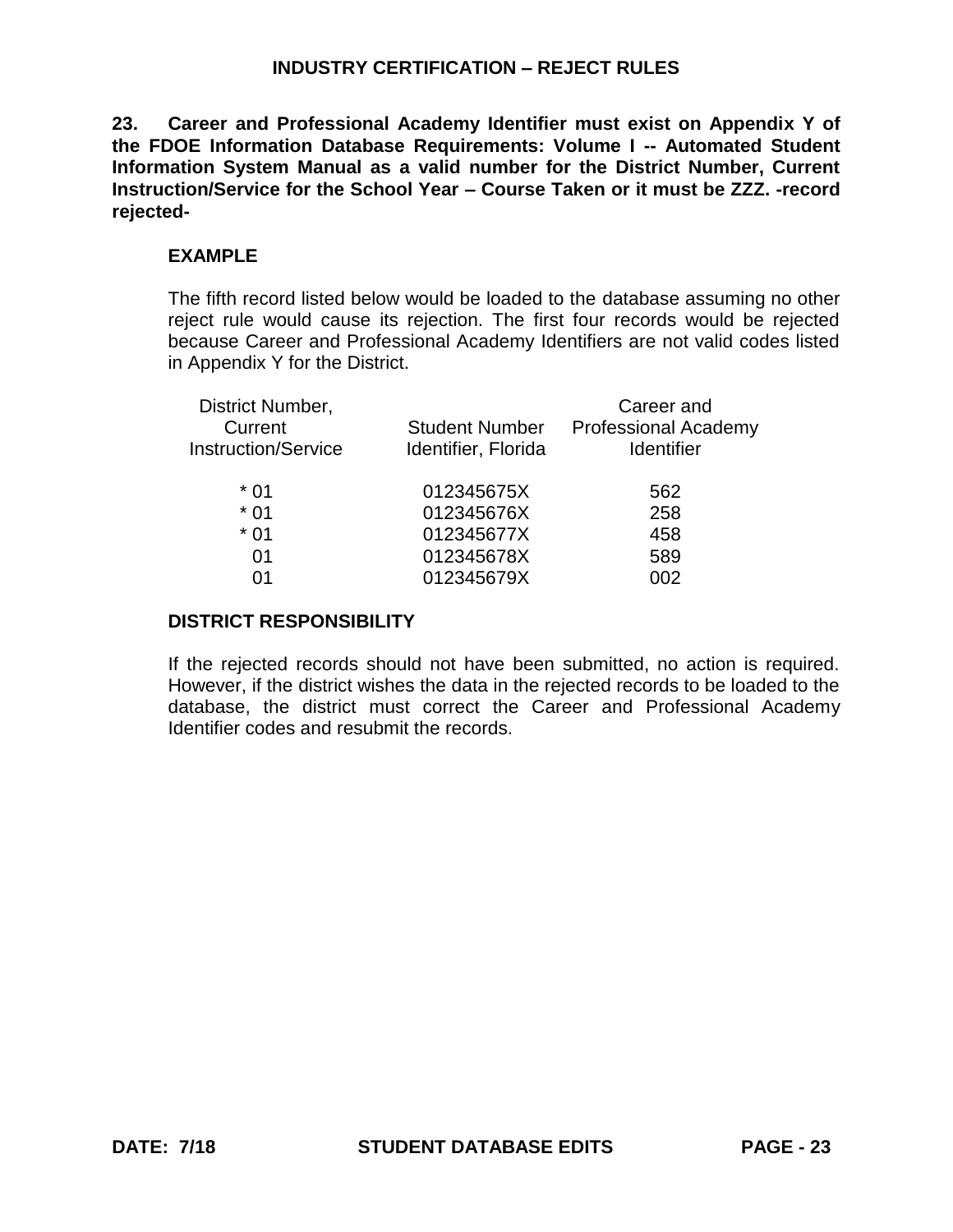**24. The Career and Technical Education/Adult General Education Program Code must be a program number from the Career and Technical Education/Adult General Education Program Edit file (F61730) for School Year – Course Taken or must be zero-filled. -record rejected-**

# **EXAMPLE**

The first and second records listed below would be loaded to the database assuming no other reject rule would cause their rejection. The third record would be rejected because the Vocational/Adult General Education Program Code is not a valid program number.

| <b>Student Number</b><br>Identifier, Florida | Course<br><b>Number</b> | <b>Career and Technical</b><br>Education/Adult<br><b>General Education</b><br>Program Code |
|----------------------------------------------|-------------------------|--------------------------------------------------------------------------------------------|
| 630123457X                                   | 8772010                 | 8772000                                                                                    |
| 630123458X                                   | 1480201                 | 1480201                                                                                    |
| * 630123459X                                 | 8506310                 | 5806310                                                                                    |

## **DISTRICT RESPONSIBILITY**

If the rejected record should not have been submitted, no action is required. However, if the district wishes the data in the rejected record to be loaded to the database, the district must correct the Career and Technical Education**/**Adult General Education Program Code and resubmit the record.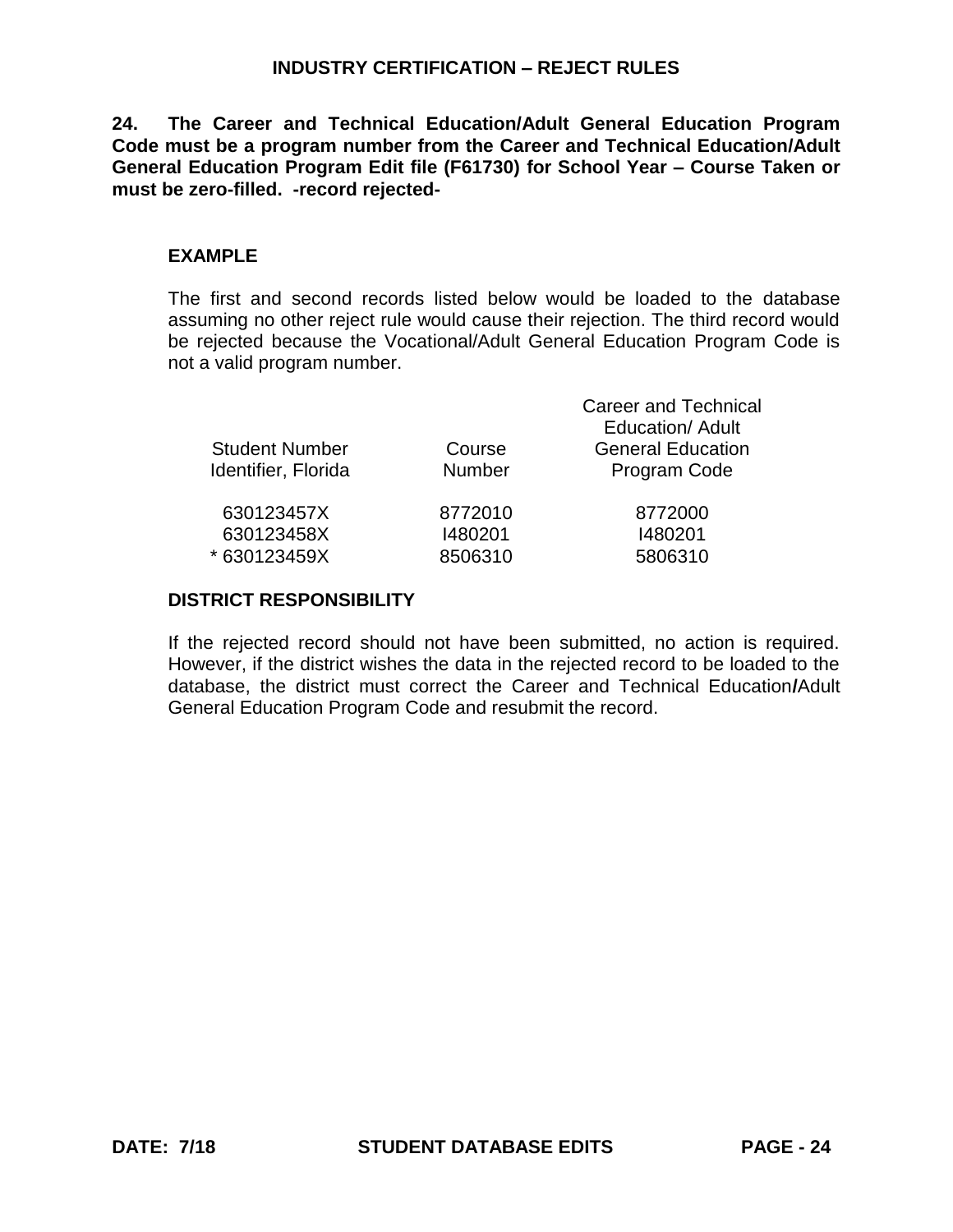**25. Florida Education Identifier (FLEID) is alphanumeric and must be entered as "FL" in the first 2 positions followed by twelve numeric digits. No blanks, spaces or all zeros for the twelve numeric digits are allowable. -record rejected-**

### **EXAMPLE**

The first two records listed below would be loaded to the database assuming no other reject rule would cause their rejection. The third record would be rejected because the Florida Education Identifier (FLEID) is not a valid FLEID.

| District Number,          | <b>Student Number</b> | <b>Florida Education</b> |
|---------------------------|-----------------------|--------------------------|
| <b>Current Enrollment</b> | Identifier, Florida   | <b>Identifier</b>        |
|                           |                       |                          |
| 01                        | 012345677X            | FL340945895734           |
| 01                        | 012345678X            | FL004583948567           |
| ∗∩1                       | 012345679X            | FL000000000000           |

### **DISTRICT RESPONSIBILITY**

If the rejected record should not have been submitted, no action is required. However, if the district wishes the data in the rejected record to be loaded to the database, the district must correct the Florida Education Identifier and resubmit the record for processing.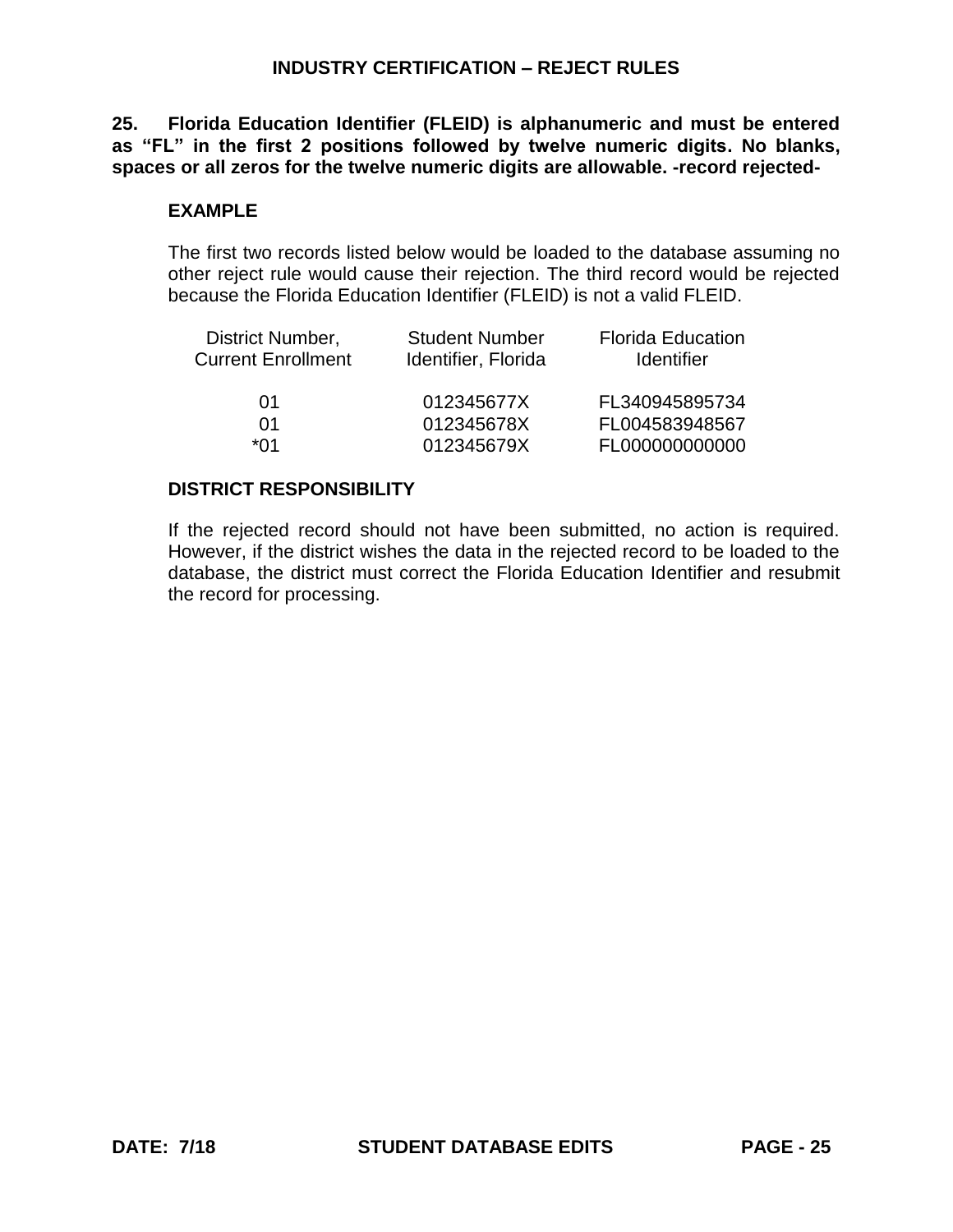### **26. If the Industry Certification Identifier is CAPEI001, then Course Number must be 2102365, 1001425, 0109355, or 0200325. -record rejected-**

### **EXAMPLE**

The third, fourth and fifth records listed below would be loaded to the database assuming no other reject rule would cause their rejection. The first and second records would be rejected because the Industry Certification Identifier is CAPEI001 and the Course Number is not 2102365.

|                       | Industry          |         |
|-----------------------|-------------------|---------|
| <b>Student Number</b> | Certification     | Course  |
| Identifier, Florida   | <b>Identifier</b> | Number  |
| * 012345675X          | CAPEI001          | 8732110 |
| * 012345676X          | CAPEI001          | 8201210 |
| 012345677X            | CAPEI001          | 2102365 |
| 012345679X            | CAPEI001          | 2102365 |
| 012345680X            | CAPEI001          | 2102365 |

### **DISTRICT RESPONSIBILITY**

If the rejected records should not have been submitted, no action is required. However, if the district wishes the data in the rejected records to be loaded to the database, the district must correct the Course Number and resubmit the records.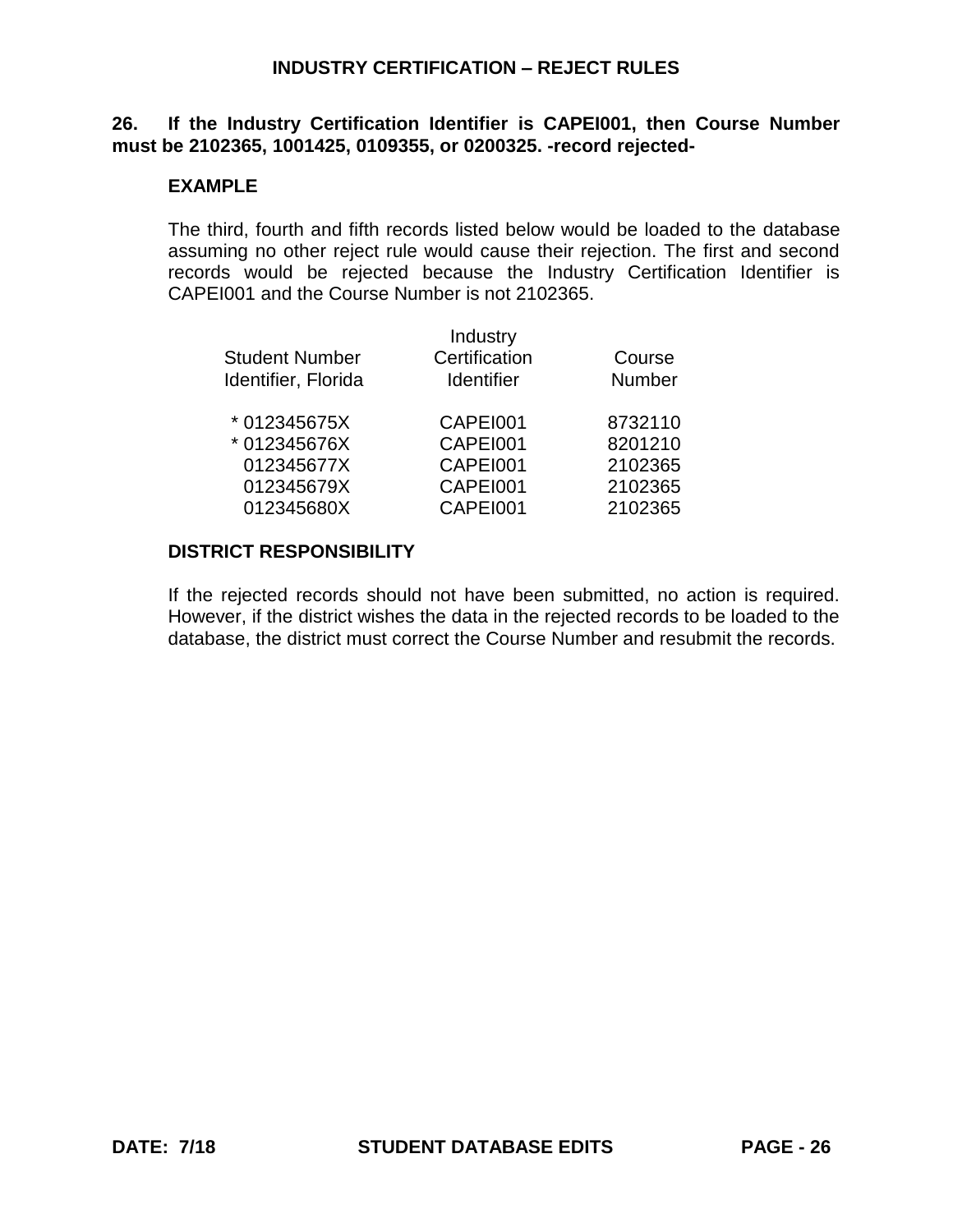### **27. Dual Enrollment Institution Type must be A, B, C, D or Z. – record rejected-**

#### **EXAMPLE**

The third and fourth records listed below would be loaded to the database assuming no other reject rule would cause their rejection. The first two records would be rejected because Dual Enrollment Institution Type must be a valid code.

|                       | <b>Dual Enrollment</b> |
|-----------------------|------------------------|
| <b>Student Number</b> | Institution            |
| Identifier, Florida   | <b>Type</b>            |
| * 012345675X          | F                      |
| *012345676X           | X                      |
| 012345677X            | C                      |
| 012345679X            |                        |

### **DISTRICT RESPONSIBILITY**

If the rejected records should not have been submitted, no action is required. However, if the district wishes the data in the rejected records to be loaded to the database, the district must correct the Dual Enrollment Institution Type and resubmit the records.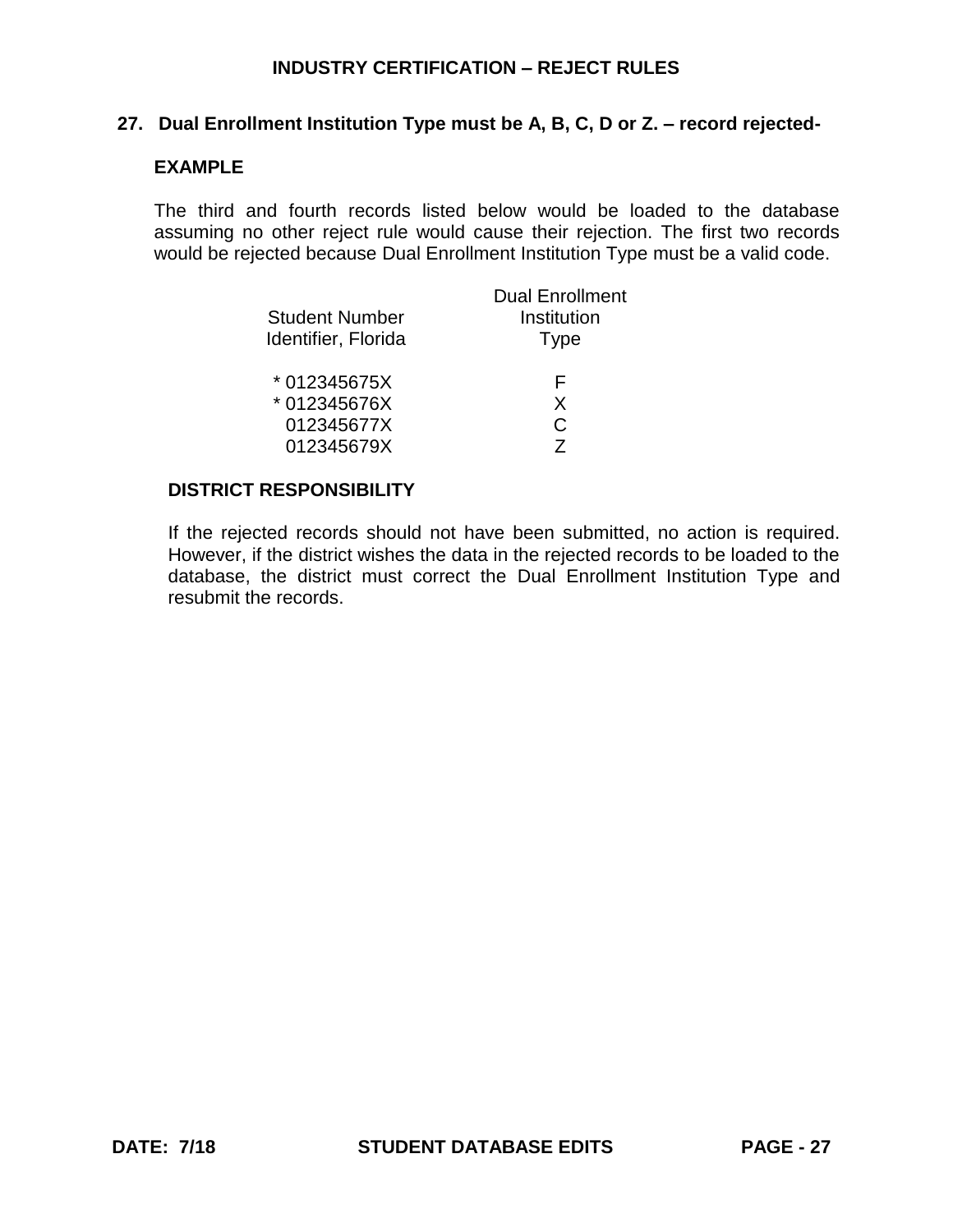### **28. If Course Number begins with an alphabetic character then Dual Enrollment Institution Type must be A, B, C or D.– record rejected-**

### **EXAMPLE**

The third record listed below would be loaded to the database assuming no other reject rule would cause its rejection. The first two records would be rejected because the Course Number begins with an alphabetic character and the Dual Enrollment Institution Types are invalid.

|                       | <b>Dual Enrollment</b> |                |
|-----------------------|------------------------|----------------|
| <b>Student Number</b> | Institution            | Course         |
| Identifier, Florida   | Type                   | <b>Number</b>  |
| * 012345675X          | E                      | <b>BSC4101</b> |
| * 012345676X          | 7                      | ACG1000        |
| 012345677X            |                        | EAP0100        |

### **DISTRICT RESPONSIBILITY**

If the rejected records should not have been submitted, no action is required. However, if the district wishes the data in the rejected records to be loaded to the database, the district must correct the Dual Enrollment Institution Type and resubmit the records.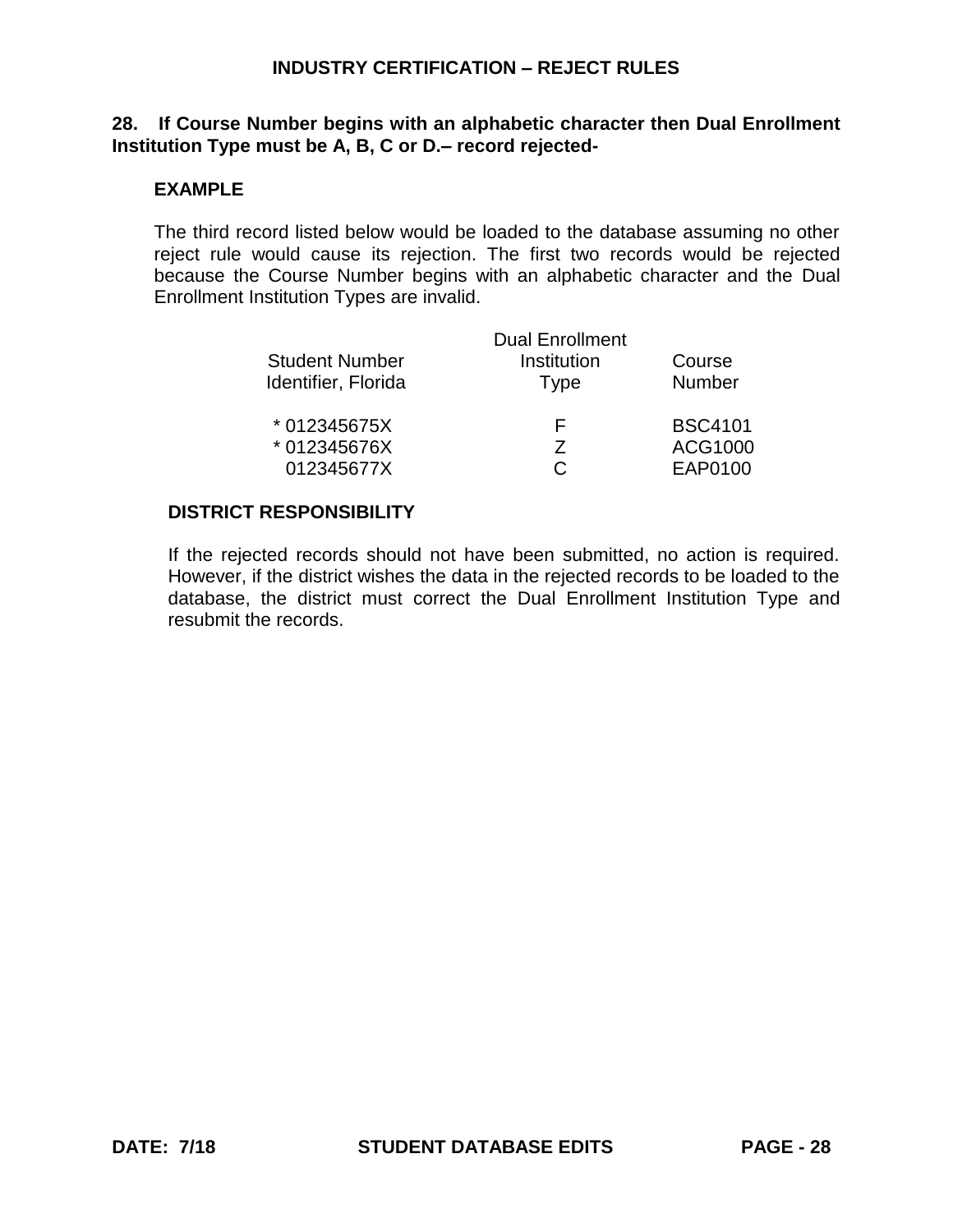# **NEW EDIT for 1819**

**29. If Industry Certification Outcome = P, then the Industry Certification Date Earned must be numeric and a valid date in the format of MMDDYYYY; for all other Industry Certification Outcomes, the Industry Certification Date Earned must be zero filled. -record rejected-**

## **EXAMPLE**

The second record listed below would be loaded to the database assuming no other reject rule would cause its rejection. The first record would be rejected because the Industry Certification Outcome code is P but the Industry Certification Date Earned is not valid.

| <b>Student Number</b><br>Identifier, Florida | Industry<br>Certification<br><b>Identifier</b> | Industry<br>Certification<br>Outcome | Industry<br>Certification<br>Date Earned |
|----------------------------------------------|------------------------------------------------|--------------------------------------|------------------------------------------|
| * 012345675X                                 | ACARI001                                       | P                                    | 00000000                                 |
| 012345677X                                   | NIASE007                                       |                                      | 10262018                                 |

## **DISTRICT RESPONSIBILITY**

If the rejected record should not have been submitted, no action is required. However, if the district wishes the data in the rejected record to be loaded to the database, the district must correct the Industry Certification Outcome code or the Industry Certification Date Earned and resubmit the record.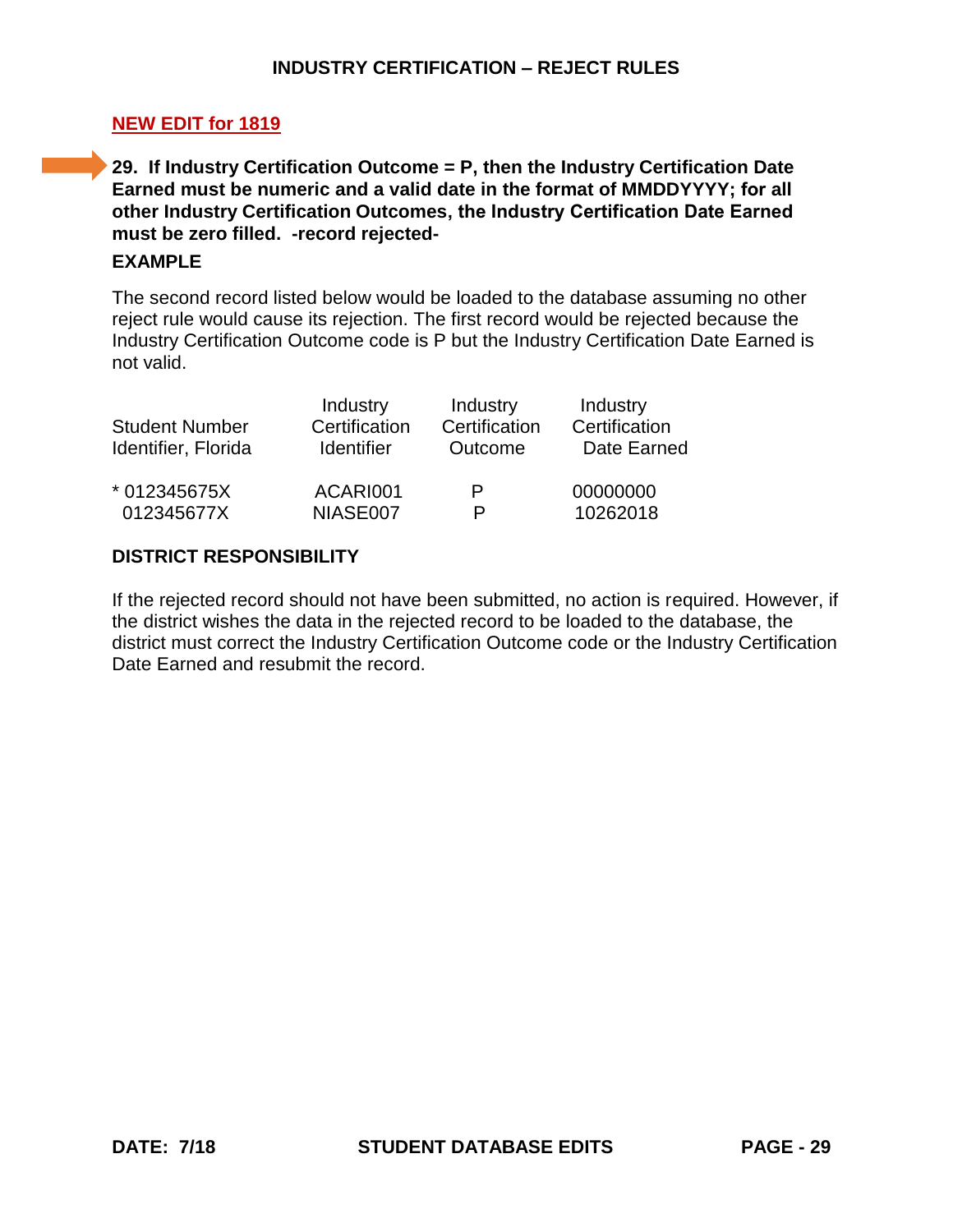## **INDUSTRY CERTIFICATION – STATE VALIDATION**

**40. Each Industry Certification record must have a matching Student Demographic Information record based on District Number, Current Instruction; Student Number Identifier, Florida; Survey Period Code; and Year. -state validation -**

### **EXAMPLE**

The first and second Industry Certification records listed below would pass this edit. However, the third and fourth Industry Certification records would fail this edit because there are no matching Student Demographic Information records.

#### *Industry Certification Records*

| <b>District</b> | <b>Student</b> |        |      |
|-----------------|----------------|--------|------|
| Number,         | <b>Number</b>  | Survey |      |
| Current         | Identifier,    | Period |      |
| Instruction     | Florida        | Code   | Year |
| 01              | 019876543X     | 5      | **** |
| 01              | 019876544X     | 5      | **** |
| $*$ 01          | 019876545X     | 5      | **** |
| * በ1            | 019876548X     | 5      | **** |
|                 |                |        |      |

#### *Student Demographic Information Records*

| <b>District</b> |                |        |      |
|-----------------|----------------|--------|------|
| Number,         | <b>Student</b> |        |      |
| Current         | Number         | Survey |      |
| Instruction/    | Identifier,    | Period |      |
| Service         | Florida        | Code   | Year |
|                 |                |        |      |
| 01              | 019876543X     | 5      | **** |
| በ1              | 019876544X     | 5      | **** |

\*\*\*\* = Valid fiscal year for data submission.

## **DISTRICT RESPONSIBILITY**

The district must delete the Industry Certification records if they were submitted in error or submit Student Demographic Information records that match on the indicated fields.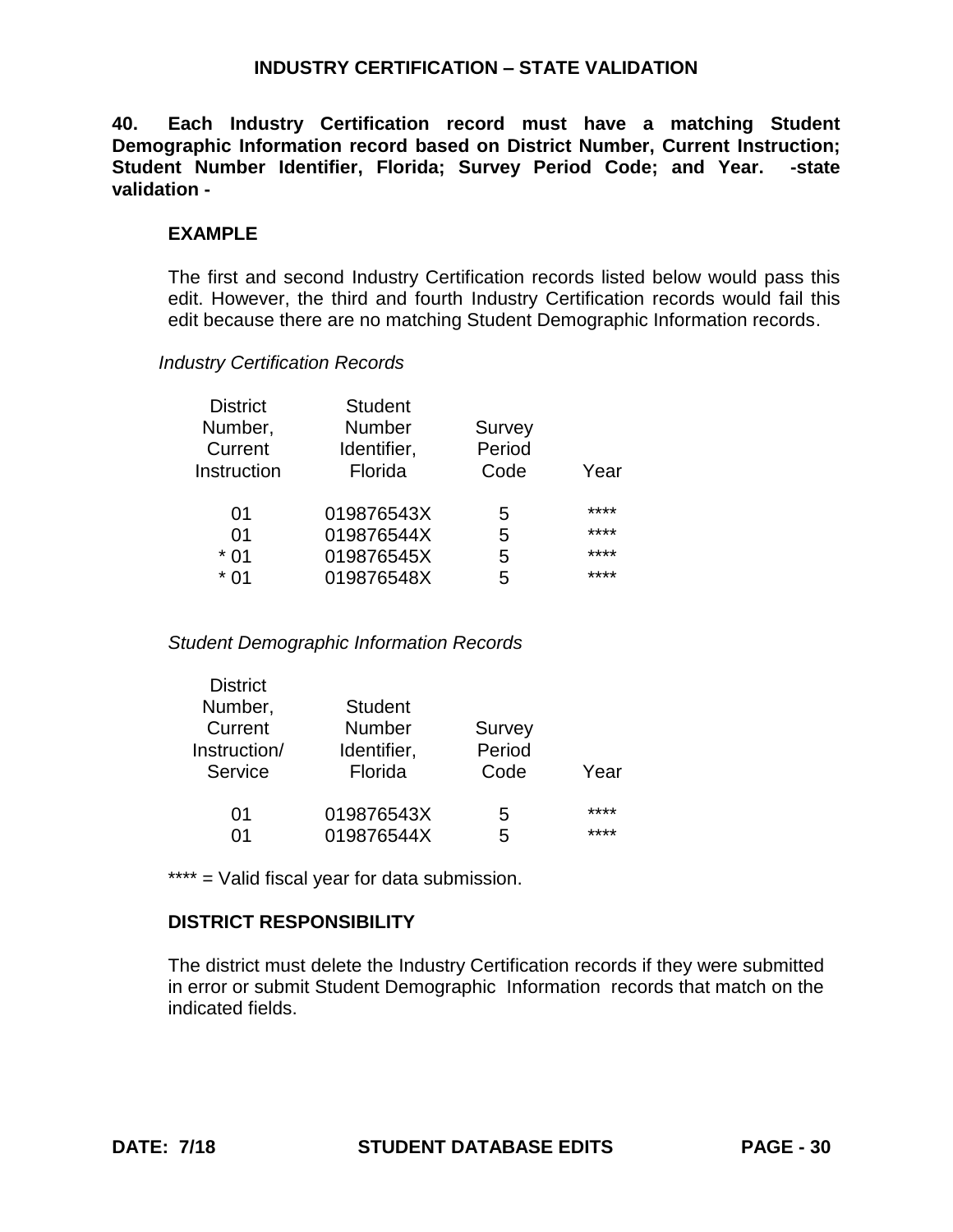## **INDUSTRY CERTIFICATION – STATE VALIDATION**

**41. If Course Number begins with a number and school year-course taken = school year-record submitted; and**

- **Is a course number from the Career and Technical Education/Adult General Education Program Edit file (F61730) for the School Year – Course Taken; and**
- **Is not 0000000, 1006300, 2001310, 2001340, 2003310, 2102360, 2102365, 2102370, 3027010, 3027020, 2000350, or 2000360;**

**Then there must be a matching record on the Career and Technical Education Student Course Schedule format based on Student Number Identifier, Florida; District Number, Current Instruction; School Number, Current Instruction; Survey Period Code; Career and Technical Education/Adult General Education Program Code; Course Number; School Year - Record Submitted;. – state validation -**

## **EXAMPLE**

The first and second Industry Certification records listed below would pass this edit. However, the third and fourth Industry Certification records would fail this edit because there are no matching Career and Technical Education Student Course Schedule records.

#### *Industry Certification Records*

| District Number,<br><b>Current Instruction</b> | <b>Student Number</b><br>Identifier, Florida | <b>Course Number</b> |
|------------------------------------------------|----------------------------------------------|----------------------|
| 01                                             | 019876543X                                   | 8732110              |
| 01                                             | 019876544X                                   | 8732110              |
| * 01                                           | 019876545X                                   | 8732110              |
| * በ1                                           | 019876548X                                   | 8732110              |
|                                                |                                              |                      |

*Career and Technical Education Student Course Schedule Records*

| District Number,<br><b>Current Instruction</b> | <b>Student Number</b><br>Identifier, Florida | <b>Course Number</b> |
|------------------------------------------------|----------------------------------------------|----------------------|
| 01                                             | 019876543X                                   | 8732110              |
| በ1                                             | 019876544X                                   | 8732110              |

#### **DISTRICT RESPONSIBILITY**

The district must delete the Industry Certification records if they were submitted in error or submit Career and Technical Education Student Course Schedule records that match on the indicated fields.